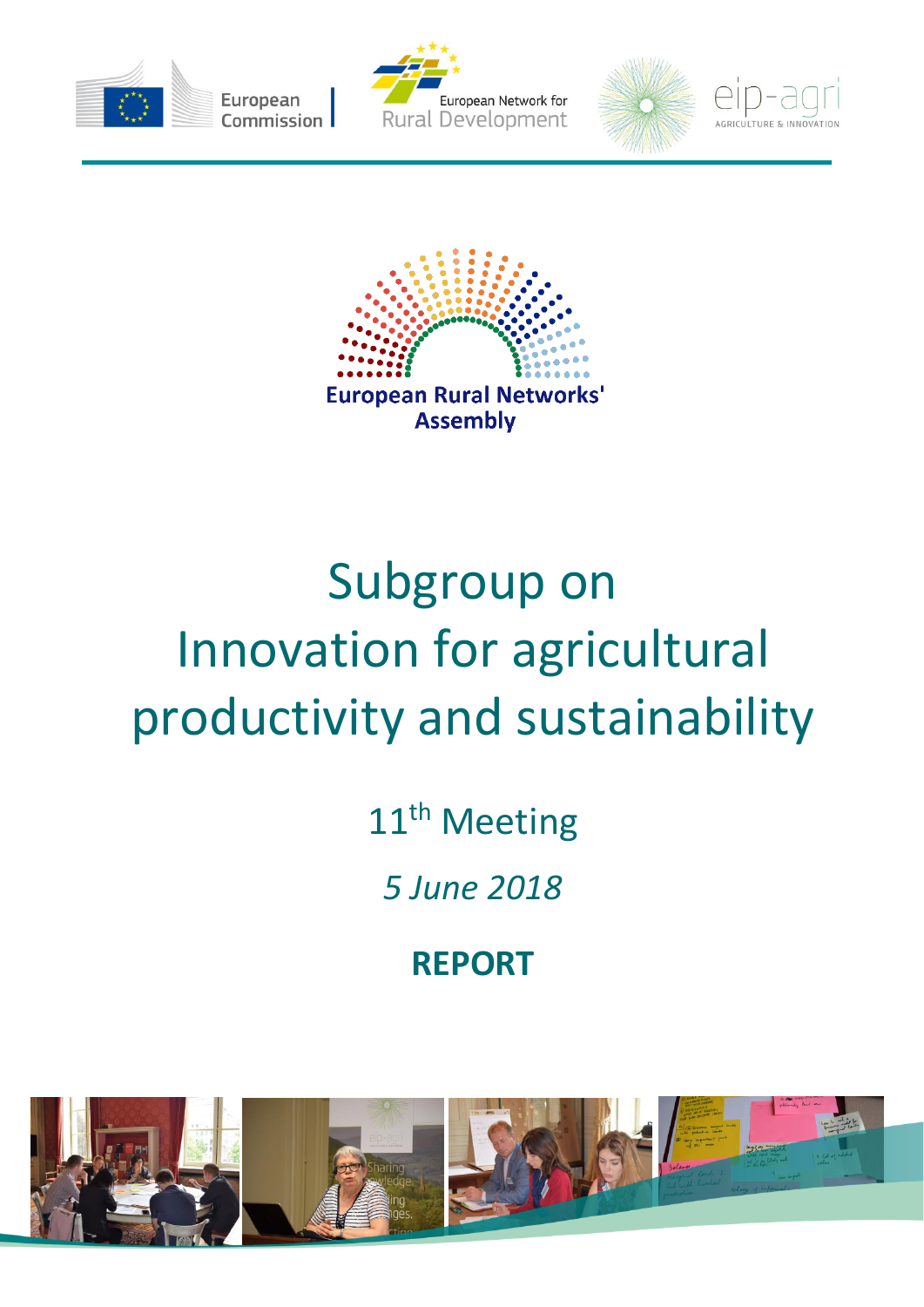

### **Introduction**

The Subgroup on Innovation met for the eleventh time in Brussels on 5 June 2018. The **programme of the meeting** [**[link](https://ec.europa.eu/eip/agriculture/sites/agri-eip/files/field_event_attachments/sgi11_final_agenda.pdf)**] was focused on 5 topics:

- I. Informing the members of the Subgroup about the Commission's proposal for a simplified and modernised CAP, in particular as regards innovation in agriculture
- II. Shaping the work of the EIP-AGRI network for 2019
- III. Upcoming networking activities
- IV. Feedback from recent activities and next meeting of the Subgroup
- V. *AGM – Advanced Gateway to EU Meetings*: the new simplified system to be used for the organisation of future Subgroup meetings.

Kerstin Rosenow, Head of Unit AGRI B.2, presented the basics of the legislative proposal of the common agricultural policy (CAP) post-2020 [**[link](https://ec.europa.eu/eip/agriculture/sites/agri-eip/files/field_event_attachments/sgi11_simplification_of_cap_post-2020_kerstin_rosenow.pdf)**]. Starting from the objectives and the strategic plans, she focused on the building blocks of Agricultural Knowledge and Innovation System (AKIS):

- 1. Farm advisory services
- 2. The CAP networks (EU, national/regional)
- 3. The European Innovation Partnership for agricultural productivity and sustainability (EIP-AGRI) connecting policies

Ms Rosenow highlighted the importance of synergies and complementarity between a modernised CAP and the Research and Innovation policy.

### **Session I: Shaping the work of the EIP-AGRI network for 2019**

Koen Desimpelaere (EIP-AGRI Service Point) presented the proposals for potential activities in the work programme 2019 from different sources [**[link](https://ec.europa.eu/eip/agriculture/sites/agri-eip/files/field_event_attachments/sgi11_shaping_the_work_of_the_eip-agri_network_for_2019_koen_desimpelaere.pdf)**]:

- 1. The Subgroup on Innovation
- 2. The proposals for Focus Groups through the EIP-AGRI website
- 3. European Commission and the EIP-AGRI Service Point
- 4. Left over from last years

A few proposals were not included for discussion because they referred to activities already taken up by the network. In this regard Marko Mäki-Hakola asked to reconsider the exclusion of the proposal "Creating a market for agricultural side streams".

These proposals were discussed in 6 breakout groups. The conclusions were reported in the plenary session and can be found in **[Annex 1](#page-4-0)**.







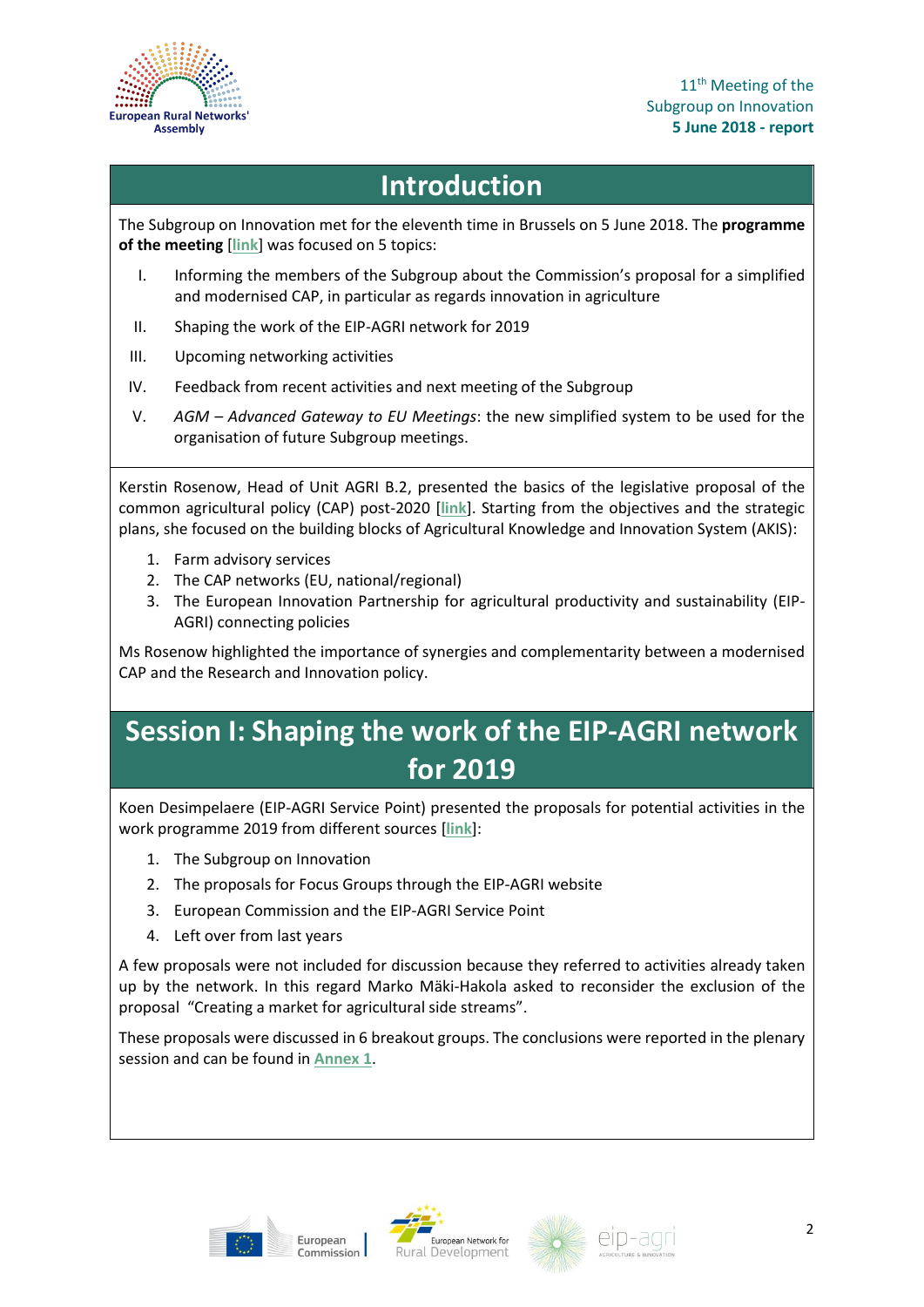

Kerstin Rosenow concluded the session by highlighting the following points:

- The list of topics discussed today results from a long and bottom-up process of collecting ideas.
- The discussion was very rich and concerned a broad range of topics and activities seen from different angles.
- In principle the Commission does not expect new proposals to pop up after the meeting.
- DG AGRI will check again if the proposal "Creating a market for agricultural side streams" concerns topics already taken up by the network.

The task after today is to explore these topics deeper to be able to end up with a narrowed list of themes to work on at the October meeting of the Subgroup. Additional input from Subgroup members to help focus or additional information on topics is very welcome.

### **Session II: Upcoming networking activities**

Two speakers provided information on the launch of calls for experts for **two new Focus Groups** (FGs):

- FG 32 'Non-chemical weed management' (Alberto D'Avino, DG AGRI) [**[link](https://ec.europa.eu/eip/agriculture/sites/agri-eip/files/field_event_attachments/sgi11_focus_groups_32_and_33_launch_of_calls_for_experts_alberto_davino_sergiu_didicescu.pdf)**]
- FG 33 'Pests and diseases in olive trees' (Sergiu Didicescu, EIP-AGRI Service Point) [**[link](https://ec.europa.eu/eip/agriculture/sites/agri-eip/files/field_event_attachments/sgi11_focus_groups_32_and_33_launch_of_calls_for_experts_alberto_davino_sergiu_didicescu.pdf)**]

The representative of PAN Europe asked some clarifications about the FG process: how many meetings per Focus Group and where?

The Service Point clarified that FGs follow a standard procedure including 2 meetings on places all over the EU in a period of about 1 year. The locations for FGs 32 and 33 are not yet fixed. The meetings will probably take place in autumn 2018 and spring 2019.

The call for experts will be published in June and will be open until September. Please spread the information to good experts.

Fabio Cossu (DG AGRI) provided an update on available **SFC data regarding Operational Groups** [**[link](https://ec.europa.eu/eip/agriculture/sites/agri-eip/files/field_event_attachments/sgi11_eip-agri_operational_groups_updates_sfc_data_fabio_cossu.pdf)**].

Sirpa Karjalainen (DG AGRI) provided an update on the **Operational Group assessment** commissioned by the EIP-AGRI Service Point [**[link](https://ec.europa.eu/eip/agriculture/sites/agri-eip/files/field_event_attachments/sgi11_operational_groups_assessment_sirpa_karjalainen.pdf)**].

Margarida Ambar (EIP-AGRI Service Point) provided a short update on the upcoming **seminar "EIP-AGRI: From Operational Group project to impact - building the innovation ecosystem for the future"** which will be held in Spoleto (Italy) on 17-18 October 2018 [**[link](https://ec.europa.eu/eip/agriculture/sites/agri-eip/files/field_event_attachments/sgi11_seminar_eip-agri_from_og_project_to_impact_margarida_ambar.pdf)**].

After the presentations, a few members of the Subgroup shared some information about the implementation of the EIP-AGRI in their country.







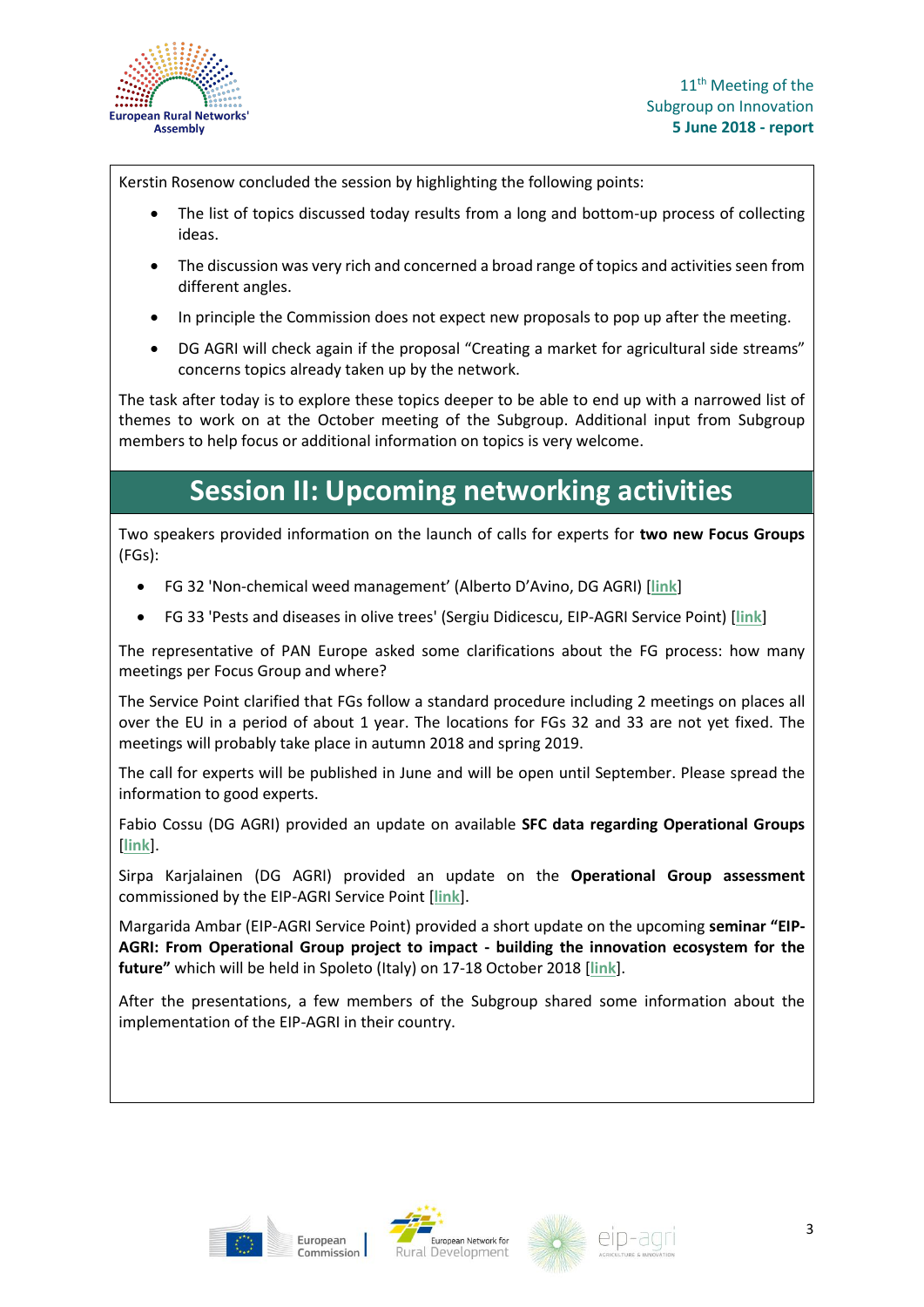

## **Session III: "Feedback from recent activities and next meeting of the Subgroup"**

The results from the **workshop "Enabling farmers for the digital age: the role of AKIS"** in Latvia on 26-27 April 2018 was presented by Fabio Cossu (DG AGRI) [**[link](https://ec.europa.eu/eip/agriculture/sites/agri-eip/files/field_event_attachments/sgi11_workshop_enabling_farmers_for_the_digital_age_the_role_of_akis_fabio_cossu.pdf)**].

The **workshop "Innovative water management in agriculture"** in Spain, from 30-31 May 2018 was presented by Anikó Seregélyi (DG AGRI) [**[link](https://ec.europa.eu/eip/agriculture/sites/agri-eip/files/field_event_attachments/sgi11_workshop_innovative_water_management_aniko_seregelyi_updated.pdf)**].

Information on the **12th Subgroup on Innovation** meeting was presented by Antonella Zona (DG AGRI). It will take place in Spoleto, Italy, on 18-19 October 2018 after the seminar on OGs. We will be starting after lunch on 18 October and will continue until lunch on the  $19^{\text{th}}$ .

The indicative programme for the  $12<sup>th</sup>$  meeting will be:

- Finalising the working plan for 2019
- Discussion on the future of Networking for Innovation in agriculture

It was kindly asked to send ideas for the October meeting per email.

Information about the new simplified system for the organisation of future Subgroup meetings (**AGM – Advanced Gateway to EU Meetings**) was presented by Isabelle Tranchant (DG AGRI) [**[link](https://ec.europa.eu/eip/agriculture/sites/agri-eip/files/field_event_attachments/sgi11_agm_advanced_gateway_to_eu_meetings_isabelle_tranchant.pdf)**].

Members will be informed when the new system will become operational.



**The detailed agenda of the meeting and all presentations can be found** [on the EIP-AGRI website](https://ec.europa.eu/eip/agriculture/en/event/11th-meeting-permanent-subgroup-innovation)**.**

The next meeting of the Subgroup on Innovation will take place on Thursday and Friday 18-19 October 2018 in Spoleto, Italy.







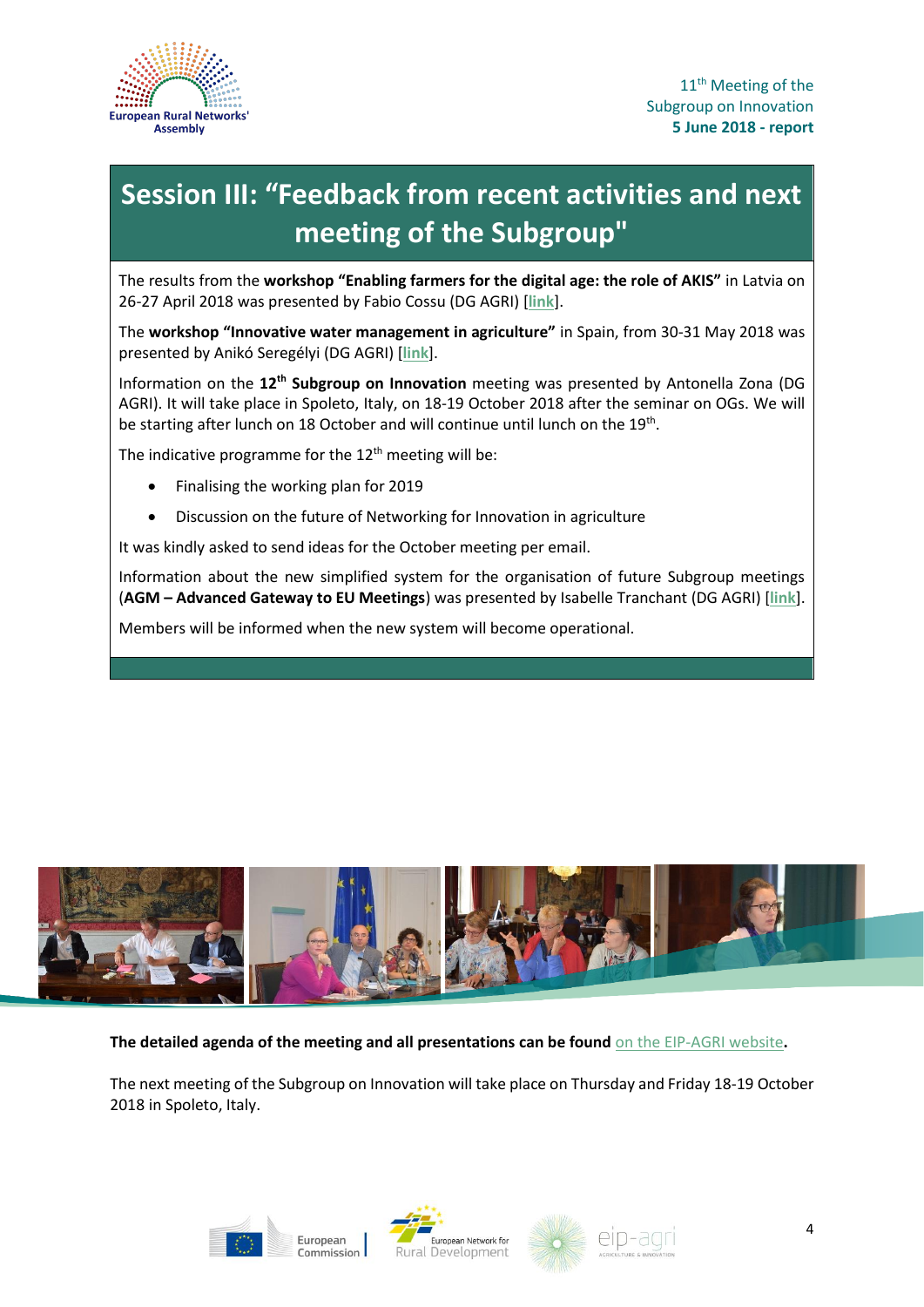

### <span id="page-4-0"></span>Annex 1 to the Report on Session I: Results of the breakout sessions – Shaping the work of the EIP-AGRI network

### I. Innovation in agricultural products and practices

### **1. Explore crop diversification and crop rotation to improve the resilience of the farm; including enablers and drawbacks of arable crop diversification**

#### **Conclusion** Despite the fact that here are a lot of benefits when establishing good crop rotations (soil fertility, reduces the risk of weeds, pest and diseases, itt increases soil organic carbon content, it increases the resilience and economic stability of the farm, … ) these good crop rotations are not implemented well. It helps the sustainability of the farm. The balance between short-term economic benefits and long-term benefits like reducing risk management, environmental benefits and resilience can be made more clear. It takes time to see the benefits and it is part of a transition process. The knowledge for such a transition process is there from previous times, but is getting lost. This knowledge on how crop rotation can improve economic stability can be collected and exchanged with farmers through demonstration projects. To identify the gaps in knowledge. It links with climate change and other objectives of the future CAP. Background | Cooperation between different types of farms is a way forward and is tackled in the Focus Group on mixed farming systems. A lot of Operational Groups are working on this topic and there are H2020 projects as well. This topic has been touched upon in different Focus Groups but has not been taken up in a specific EIP-AGRI event. There is a link with the production of protein crops. New machines need to be developed for harvesting new crops.







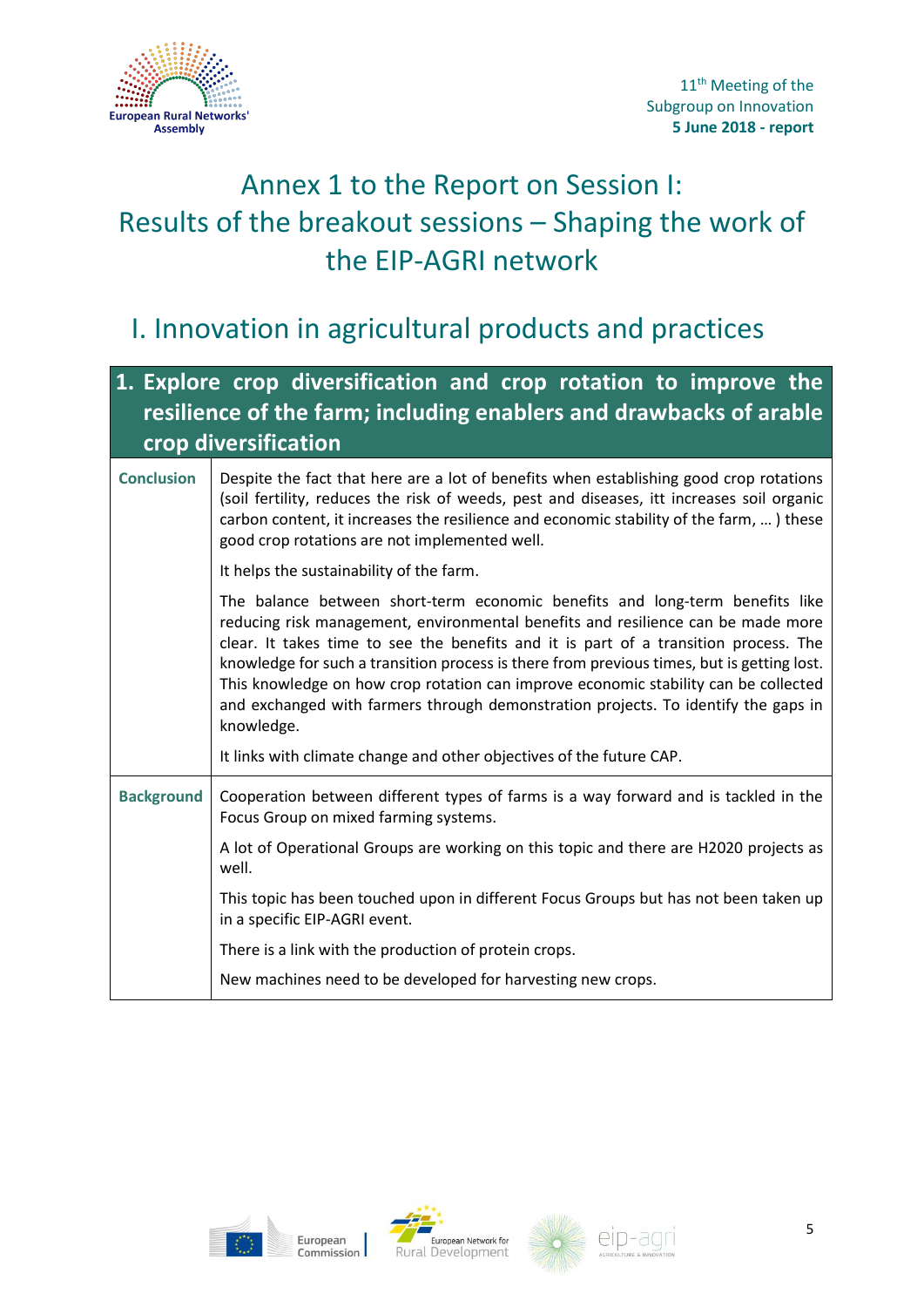

### **2. Immaturity of new clusters like mushroom production (efficiency), aromatic and medicinal plants (competitiveness and sustainability) Conclusion** For niche production like aromatic and medicinal plants, there is an economic potential for small farms and a way for differentiating from bulk production. Improving diversity of crops for different uses and different needs for customers can be explored. There is innovation potential in the development of new products for animal health, human health (important for consumers) crop protection, … There are no strong networks yet as it is a young sector. There is a need to foster links between production, agro-business and research. What new business models can be developed? The focus on transfer of know-how is needed. **Background** | Other new clusters are insect production and aquaculture. Not much input on mushrooms, networks exist at European level.

### **3. Plant breeding and crop improvement for sustainable and organic maize farming; including smart use of partner and cover crops in maize**

| <b>Conclusion</b> | The key question is, is it relevant to use the EIP-AGRI to target improvements in maize<br>mono-cropping or should we reach further in ambition in terms of sustainability?<br>Plant breeding is a hot topic today and there is a need for new varieties to tackle climate<br>change. Small farmers with low inputs need adapted varieties. |
|-------------------|---------------------------------------------------------------------------------------------------------------------------------------------------------------------------------------------------------------------------------------------------------------------------------------------------------------------------------------------|
|                   | Background   Connection with a running H2020 project on organic plant breeding.                                                                                                                                                                                                                                                             |

| 4. Promising crops for marginal lands |                                                                                                                                                                                                                                                                                                                                                                                                                                                                                                                                                                                                                                                                                                                                                                                                                       |  |
|---------------------------------------|-----------------------------------------------------------------------------------------------------------------------------------------------------------------------------------------------------------------------------------------------------------------------------------------------------------------------------------------------------------------------------------------------------------------------------------------------------------------------------------------------------------------------------------------------------------------------------------------------------------------------------------------------------------------------------------------------------------------------------------------------------------------------------------------------------------------------|--|
| <b>Conclusion</b>                     | There is a big need for biomass, so there is a need to optimise marginal lands. There<br>are different possibilities: biofuel, solar energy, wild species for medicinal crops.<br>It supports the viability of the rural economy so there is a link with smart villages and<br>rural development and it could be important for the rural economy. New business<br>models can be explored.<br>A balance must be reached between putting land into production and taking care of<br>the environmental sustainability (e.g. low input farming) and ecosystem services,<br>climate change and biodiversity.<br>There is a need to exchange information on how to innovate on marginal lands.<br>Possibilities for agroforestry and medicinal plants and new types of animals.<br>This covers an important area in Europe. |  |
| <b>Background</b>                     | This has not been addressed in any other EIP-AGRI activity.                                                                                                                                                                                                                                                                                                                                                                                                                                                                                                                                                                                                                                                                                                                                                           |  |
|                                       | There are Operational Groups in Italy working on this topic.                                                                                                                                                                                                                                                                                                                                                                                                                                                                                                                                                                                                                                                                                                                                                          |  |





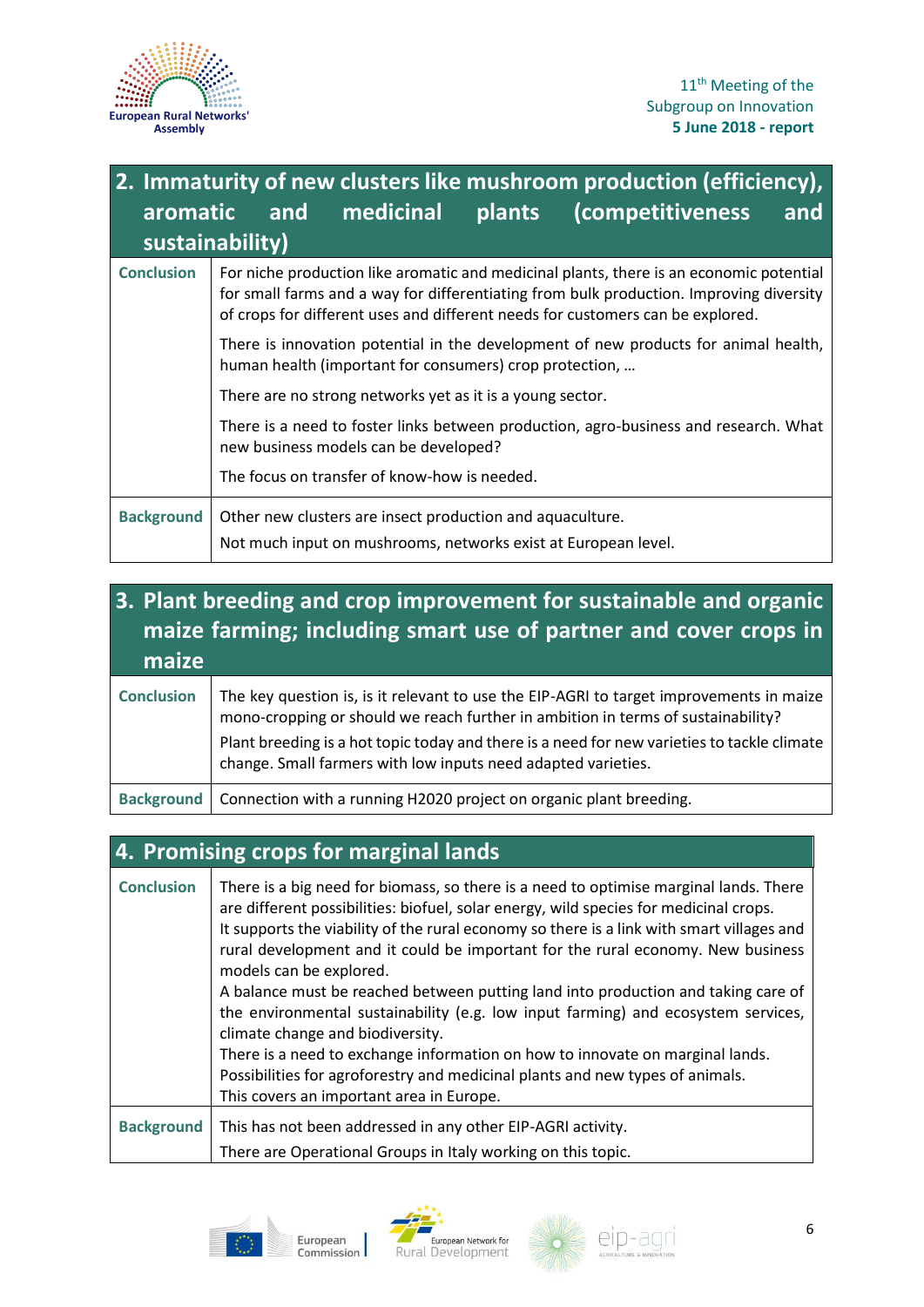

|  | 5. Competitiveness of the wool sector |  |
|--|---------------------------------------|--|
|  |                                       |  |

#### **Conclusion WHY**

| Sheep keeping is still a worthwhile farming activity in marginal areas or marginal parcels |
|--------------------------------------------------------------------------------------------|
| of a farm. More sheep to graze sensitive areas would be great, working on the              |
| competitiveness of the wool sector would strengthen the economics of marginal areas.       |
| There is a logical relation to tourism in these areas as tourists would buy wool products. |
| This would especially support to mountain economies where sheep keeping is also            |
| cultural heritage of pastoralism.                                                          |

Further, in some areas, wool is now used as waste because of the poor quality of the wool or because of lack of marketing possibilities. Two things could be done as also 'poor wool' still has specific qualities to be commercialised. One is to find new markets for wool characteristics for usage as it is now e.g. for circular economy, bio-economy, low carbon economy. Think about wool as fertiliser and other niche products. The other thing would subsequently be to look at how wool quality could be improved.

So, the wool sector is a potential growing sector.

There are already some existing experiences that could be used to start up knowledge exchange.

#### **WHO**

First beneficiaries are to be sheep farmers to diversify their product range. Combination with tourism would offer employment to more local inhabitants.

New product would be developed by farmers in cooperation with processors, scientists on themes of tourism and moreover circular or bioeconomy SMEs. This way diversified new wool industries could be created.

#### **HOW**

Innovation & market development of new products. Improve 'side stream' market valorisation. There are a lot of opportunities, e.g. insulation material.

Explore breeding goals aimed at wool improvement.

**Background** | Relation to H2020 Sheepnet.

#### **6. Animal power/animal traction**

| <b>Conclusion</b> | <b>WHY</b>                                                                                                                                                                                                                |
|-------------------|---------------------------------------------------------------------------------------------------------------------------------------------------------------------------------------------------------------------------|
|                   | Animal power should be framed very well to have a position in modern agriculture. It is<br>clearly an emerging topic with few joint platforms and interesting to put ongoing<br>'robotisation' to discussion.             |
|                   | There are still several types of areas where heavy machines cannot be used e.g. sensitive<br>soils / nature reserves, city park management. There are also relations to social farming<br>and strengthening agri-tourism. |







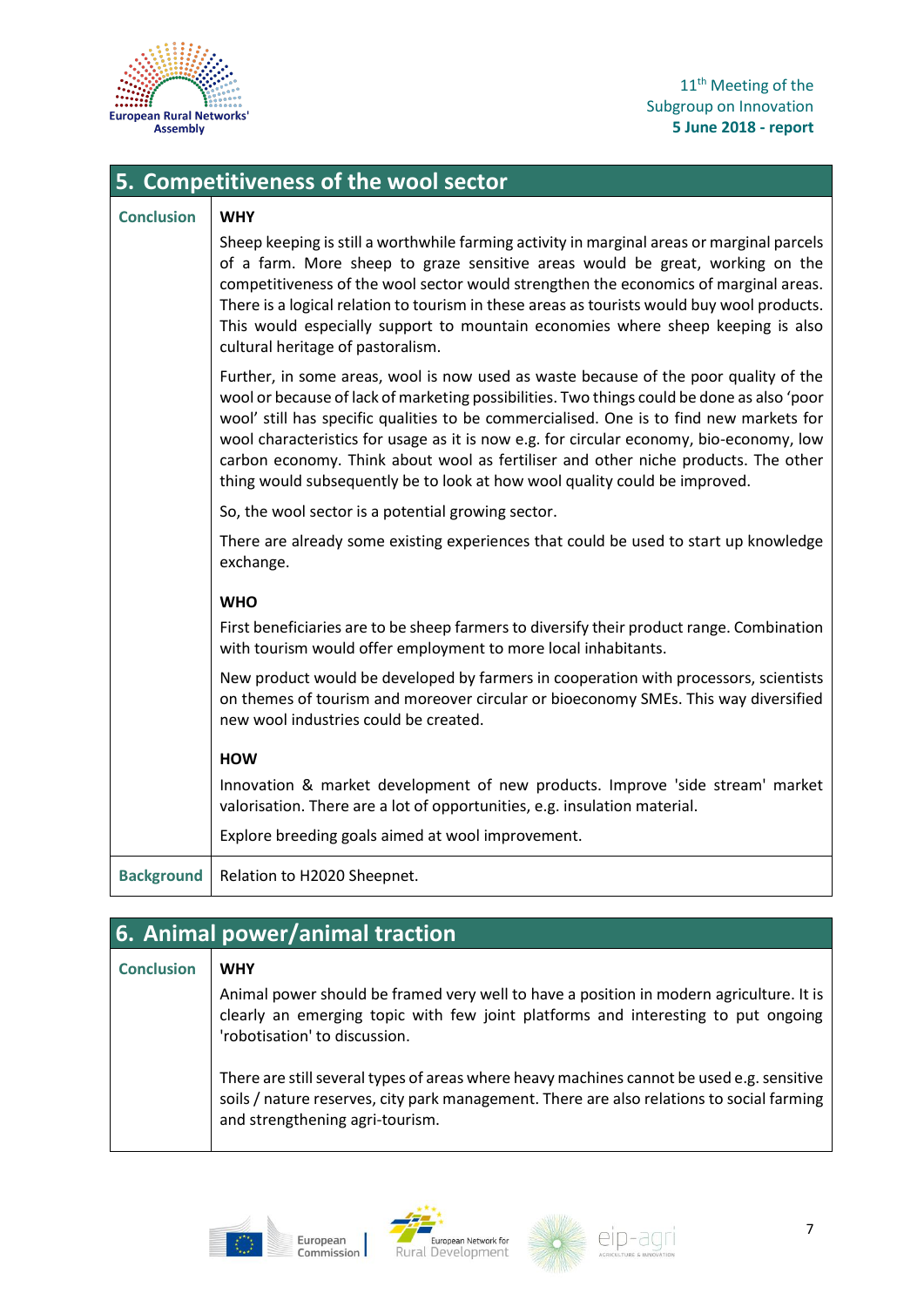

|                   | Working with animals (oxen, horses) has a long, cultural tradition (heritage). However<br>with the transformation to tractors, innovation on machinery 'behind the animal' has<br>stopped. Today, low weight - high tech equipment are demanded.<br>There are even modern solutions possible with animal power like precision farming (gps) |
|-------------------|---------------------------------------------------------------------------------------------------------------------------------------------------------------------------------------------------------------------------------------------------------------------------------------------------------------------------------------------|
|                   | or filling up batteries.                                                                                                                                                                                                                                                                                                                    |
|                   | With revitalising animal traction we could be prepared on oil/energy crisis due to closed<br>borders, lack of energy sources.                                                                                                                                                                                                               |
|                   | <b>WHOM</b>                                                                                                                                                                                                                                                                                                                                 |
|                   | This subject could be of interest for farmers, social partners, technology developers,<br>nature conservationists and city park managers.                                                                                                                                                                                                   |
|                   | <b>HOW</b>                                                                                                                                                                                                                                                                                                                                  |
|                   | Development op low weight high technological equipment.                                                                                                                                                                                                                                                                                     |
| <b>Background</b> | There were questions raised about animal welfare, feed, $CO2$ reduction<br>This subject is related to social farming / agri-tourism                                                                                                                                                                                                         |

| 7. Antimicrobial resistance in poultry |                                                                                                                                                                                                                      |  |
|----------------------------------------|----------------------------------------------------------------------------------------------------------------------------------------------------------------------------------------------------------------------|--|
| <b>Conclusion</b>                      | <b>WHY</b>                                                                                                                                                                                                           |  |
|                                        | This is a real and huge public health-threatening problem to producers and consumers<br>in Central / the whole of Europe because of growing antibiotic resistance.<br>The importance of solving AMR is very obvious! |  |
|                                        | <b>WHO</b>                                                                                                                                                                                                           |  |
|                                        | It is important to all: from farmer to consumer, growers and eaters.                                                                                                                                                 |  |
|                                        | <b>HOW</b>                                                                                                                                                                                                           |  |
|                                        | This is not a question of how. It is already possible. what is the reason for low uptake of<br>farmers?                                                                                                              |  |
|                                        | More research can be directed to plant, animal research (alternative to antibiotics),<br>better and safer production.                                                                                                |  |
| <b>Background</b>                      | The subject is related to H2020 thematic network on antibiotic in animal husbandry (4<br>different livestocks).                                                                                                      |  |
|                                        | There is also a learning opportunity from FG on antibiotic use in pig keeping.                                                                                                                                       |  |
|                                        | <b>Remarks</b>                                                                                                                                                                                                       |  |
|                                        | There should not be preventive feeding with antibiotics, find alternatives!                                                                                                                                          |  |





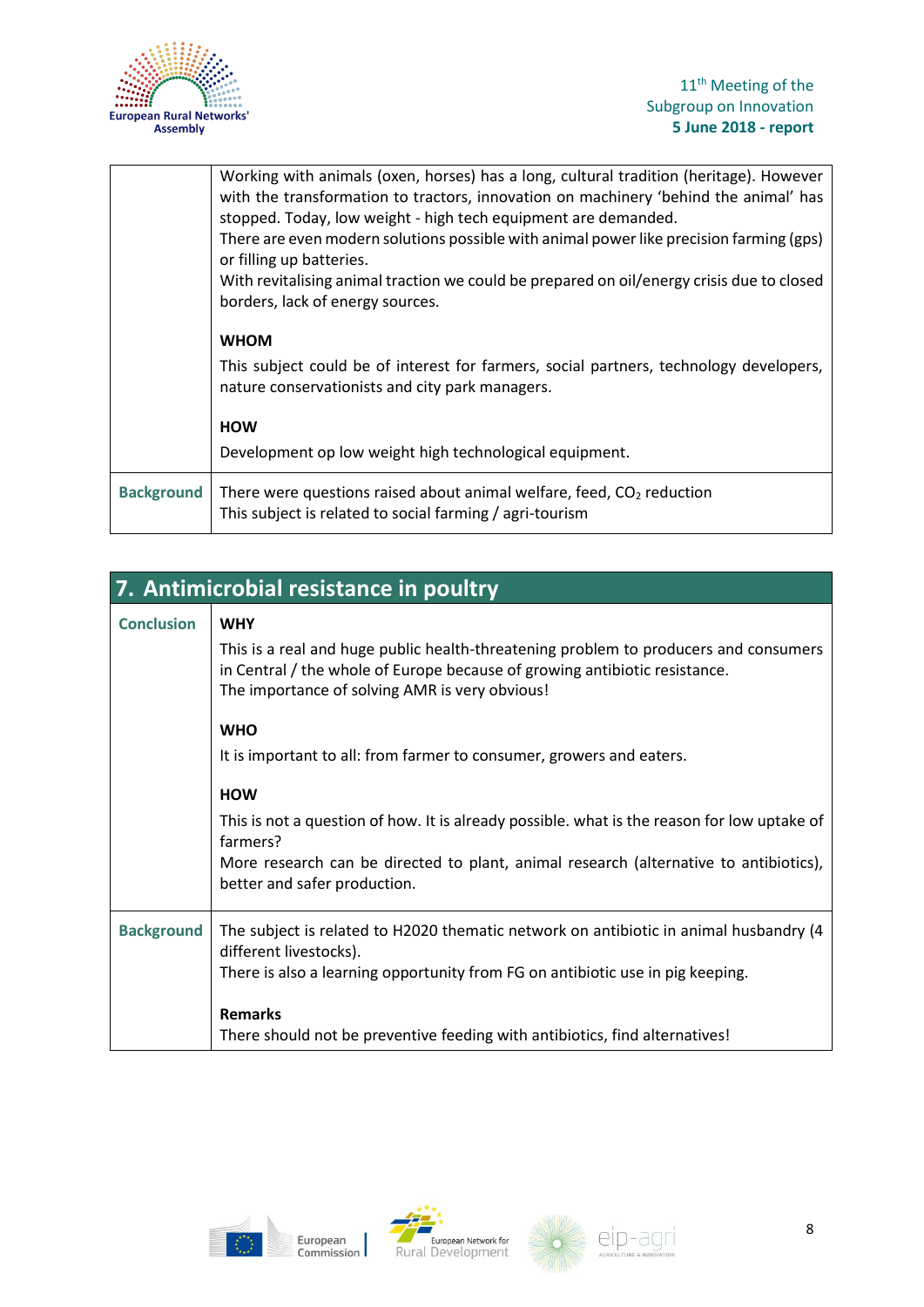

### **8. 'Salty agriculture' – How to deal with higher salt content of water and soil as a consequence of climate change?**

| <b>Conclusion</b> | <b>WHY</b>                                                                                                                                                                                                                                                                                                                                                     |
|-------------------|----------------------------------------------------------------------------------------------------------------------------------------------------------------------------------------------------------------------------------------------------------------------------------------------------------------------------------------------------------------|
|                   | Salination is a problem increased by climate change. Especially in coastal areas where<br>salt water comes in through delta rivers, dry areas (more and longer draughts) and<br>specifically islands. More areas have problems with water quality and salt content in<br>water and soil.                                                                       |
|                   | Irrigation management must have attention as much as over-exploitation of<br>groundwater.<br>More areas have problems with water quality and salt content in water and soil.                                                                                                                                                                                   |
|                   | The subject should be studied from individual farm level to regional or watershed level.                                                                                                                                                                                                                                                                       |
|                   | Salination is still not very much looked at. However, it is an important subject that needs<br>more exploration.                                                                                                                                                                                                                                               |
|                   | <b>WHOM</b>                                                                                                                                                                                                                                                                                                                                                    |
|                   | Salination is an important theme for farmers in coastal or dry/irrigated areas.<br>There are some Operational Groups on this subject in Mediterranean MS.<br>It is a challenging subject for developers of new crops/technologies.<br>Look at (Mediterranean) islands where water from wells is used (salinated water, rising<br>temperature, water scarcity). |
|                   | <b>HOW</b>                                                                                                                                                                                                                                                                                                                                                     |
|                   | Adaption of species, new food species.<br>Adaption of land/crop management.                                                                                                                                                                                                                                                                                    |
|                   | Several studies/experiments have been done, needs more exploration.                                                                                                                                                                                                                                                                                            |
|                   | A start can be made with exchange of experienced Operational Groups with the<br>research that is already done. Furthermore literature should be explored and new<br>questions and information to be found in a FG.                                                                                                                                             |
|                   | There can be looked at innovation like new remediation techniques, breeding salt<br>resistant varieties of e.g. potato, wheat but also further developing marine vegetables<br>or adaptation of new species, with different management.<br>Be aware the salty crops today are niche crops and still expensive.                                                 |
| <b>Background</b> | <b>Remarks</b>                                                                                                                                                                                                                                                                                                                                                 |
|                   | Salination should also to be studied at watershed level.<br>It could be most interesting to study the economics of not dealing with higher content<br>of salt.                                                                                                                                                                                                 |
|                   | This subject might have a link to the environmental sector: subject in nr. 4 too.<br>(agriculture in difficult areas).<br>The subject can also be related to bio-economy and industry.                                                                                                                                                                         |





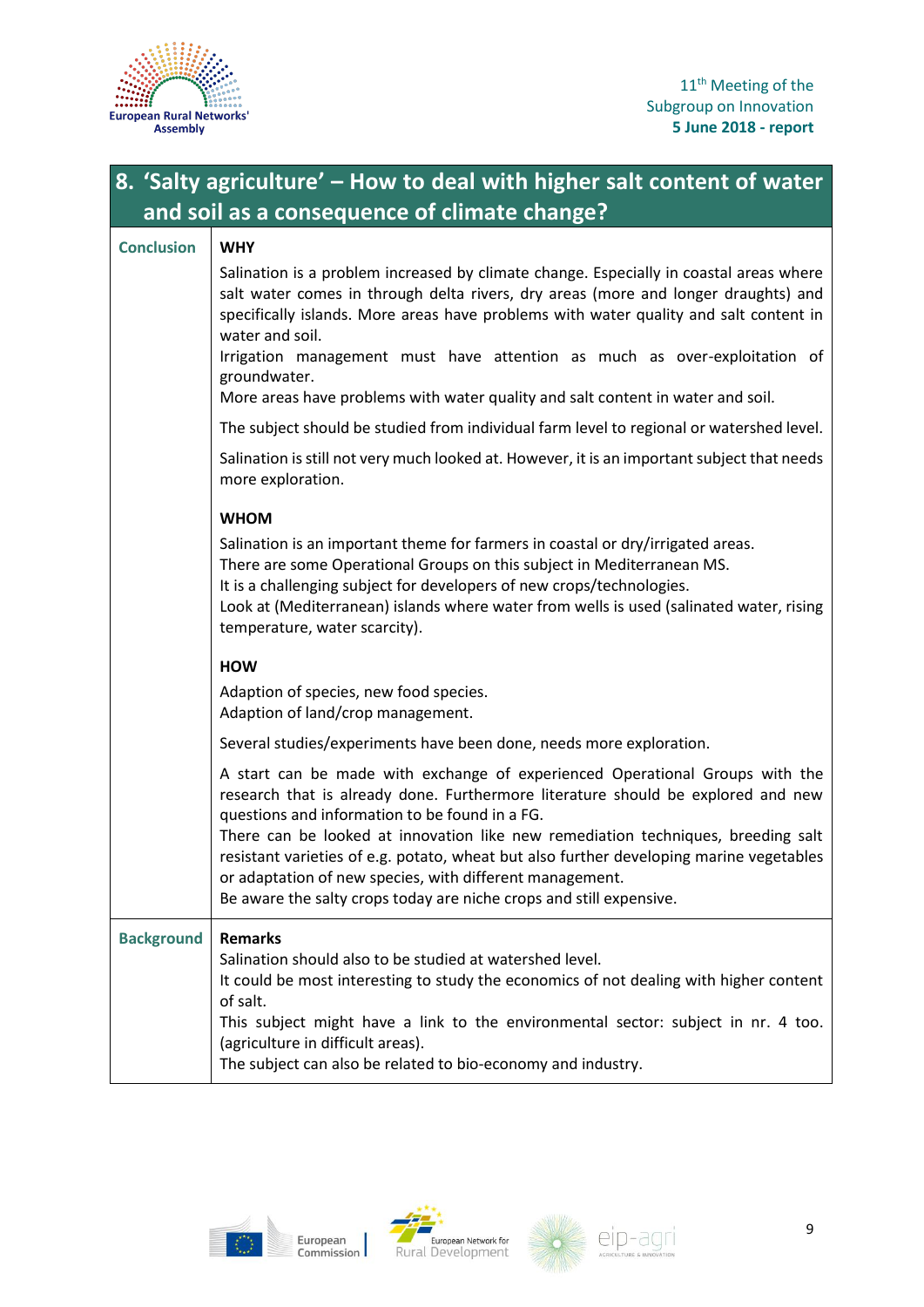

#### 11<sup>th</sup> Meeting of the Subgroup on Innovation **5 June 2018 - report**

### **9. Beekeeping / Pollinators and biodiversity**

**Conclusion** To the opinion of most of the participants this topic should be split in two topics: 9A Pollinators and biodiversity, and 9B Beekeeping, to give both a good chance to be explored thoroughly. Different actors have different roles in exploring this subject.

#### **9A Pollinators-biodiversity**

#### **WHY**

Wild bees and other pollinators are threatened in Europe, even though they are crucial for pollination of both food crops and wild plants. As part of biodiversity they are 'public goods'. They have their role in biodiversity and are challenged by climate change. Having no bees affects not only farming but the whole world we live in.

Pollinators are the main focus to visualise The - After the Neonicotinoid Ban Era – story. It is interesting to focus on the way in which we treat bees/pollinators and what are possible alternatives in crop management? But also to study the influence of honey bees on other pollinators?

#### **WHOM**

This subject addresses all agricultural producers that use chemical or non-specific pesticides, herbicides, etc. It should be integrated in AKIS systems on non-chemical land management.

There are opportunities to cooperate with nature conservation organisations to work on nature-inclusive agriculture.

#### **HOW**

Exchange agricultural practices that preserve/protect/ host biodiversity and pollinators.

#### **9B Beekeeping**

#### **WHY**

The economic importance of the beekeeping sector (itself and other sectors) is quite high in some regions.

The current beekeeping practice is an old practice of mostly old farmers. However, new beekeeping practices are needed due to climate change (new pathogens and diseases, other blooming periods), pesticide use. Improving the economics of beekeeping supports the upgrading of the rural economy e.g. broader product ranges, new marketing tools and new chances for tourism.

Api-tourism would raise the income of the farm and stimulate diversification of products.

There has not been any previous activity. So, an operational programme on beekeeping should focus on both knowledge exchange needed as new beekeeping skills.

Pollination OS ecosystem service is old but needs to be reinvented. It is also endangered. Hot topic not only for agriculture-biodiversity.







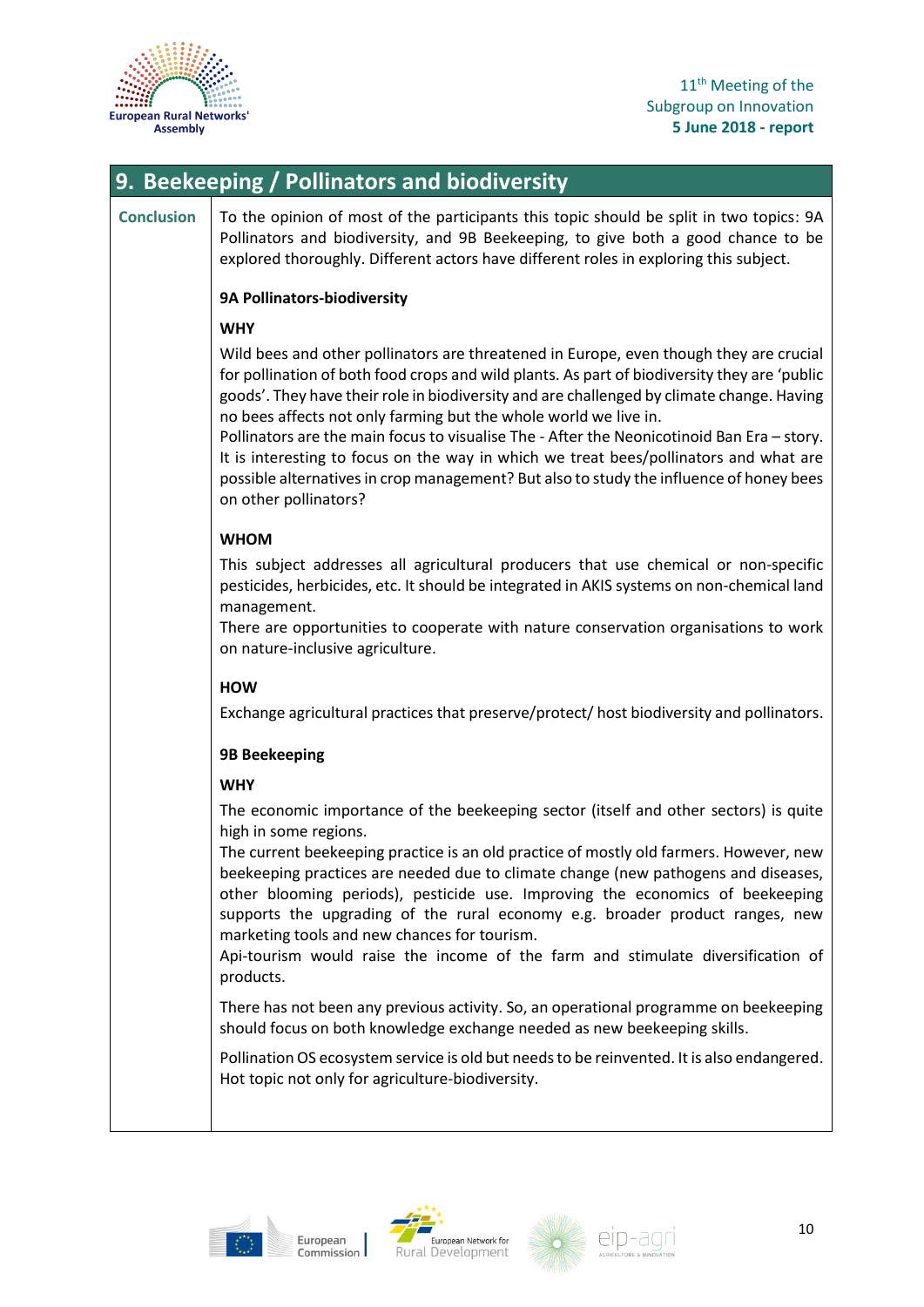



|                   | <b>WHOM</b>                                                                                                                                                                                                                                                                                                                                                                                                                                                                        |
|-------------------|------------------------------------------------------------------------------------------------------------------------------------------------------------------------------------------------------------------------------------------------------------------------------------------------------------------------------------------------------------------------------------------------------------------------------------------------------------------------------------|
|                   | First beneficiaries would be beekeepers and their local communities. Further there are<br>chances for processors to develop new products. Agricultural producers with crops that<br>need pollination are main clients of pollination services.<br>Even broader we could count on interest from the whole agricultural production chain:<br>beekeepers, farmers, industry, consumers, oil seed producers, horticulturists,<br>researchers, processors and pharmaceutical producers. |
|                   | <b>HOW</b>                                                                                                                                                                                                                                                                                                                                                                                                                                                                         |
|                   | There are several themes to be explored:                                                                                                                                                                                                                                                                                                                                                                                                                                           |
|                   | Further develop market pollinator services by learning from examples in different<br>-<br>MS like Sweden and Finland                                                                                                                                                                                                                                                                                                                                                               |
|                   | Knowledge exchange on (non-chemical) bee management systems is needs on<br>-<br>disease management (VARROA, climate change), different breeds of bees<br>(knowledge?)                                                                                                                                                                                                                                                                                                              |
|                   | Give beekeeping and beekeeper management a decent position in AKIS<br>$\overline{\phantom{a}}$                                                                                                                                                                                                                                                                                                                                                                                     |
|                   | Beekeeping management, changing Blooming periods (climate change)<br>$\overline{\phantom{a}}$                                                                                                                                                                                                                                                                                                                                                                                      |
|                   | Improving resilience of agrosystems<br>$\overline{\phantom{a}}$                                                                                                                                                                                                                                                                                                                                                                                                                    |
|                   | New and better products supporting beekeeping business<br>$\overline{\phantom{a}}$                                                                                                                                                                                                                                                                                                                                                                                                 |
|                   | Product innovation and development (honey and wax usage)<br>$\overline{\phantom{a}}$                                                                                                                                                                                                                                                                                                                                                                                               |
|                   | Api-tourism possibilities                                                                                                                                                                                                                                                                                                                                                                                                                                                          |
| <b>Background</b> | A workshop or seminar for examples, and ideas for high-end products would put<br>beekeeping on the agenda                                                                                                                                                                                                                                                                                                                                                                          |
|                   | There might be a relation with H2020?                                                                                                                                                                                                                                                                                                                                                                                                                                              |

### II. Natural resource management & crop protection

### **10. Economics in applying good agricultural practices; and reducing pesticide use; Non-chemical alternatives for pesticides**

**Conclusion** Huge interest for the organic sector. IPM / organic have regulation at the EU and national level. It would be interesting to look deeper into organic practices for some crops and think how to adapt them for other crops in conventional systems. **Topic:** • To have the pesticide view, and not only the herbicide that was developed in a Focus Group already (non-chemical weed management). Discussion about

- reduction of pesticides should focus only on some specific crops for which it makes sense or there is more need. Example: not much sense for strawberries but important for pears, where there are a lot of new pests and fungi.
- To have the economical view (the economic value of the alternative techniques) and less the farming practices / environmental point of view





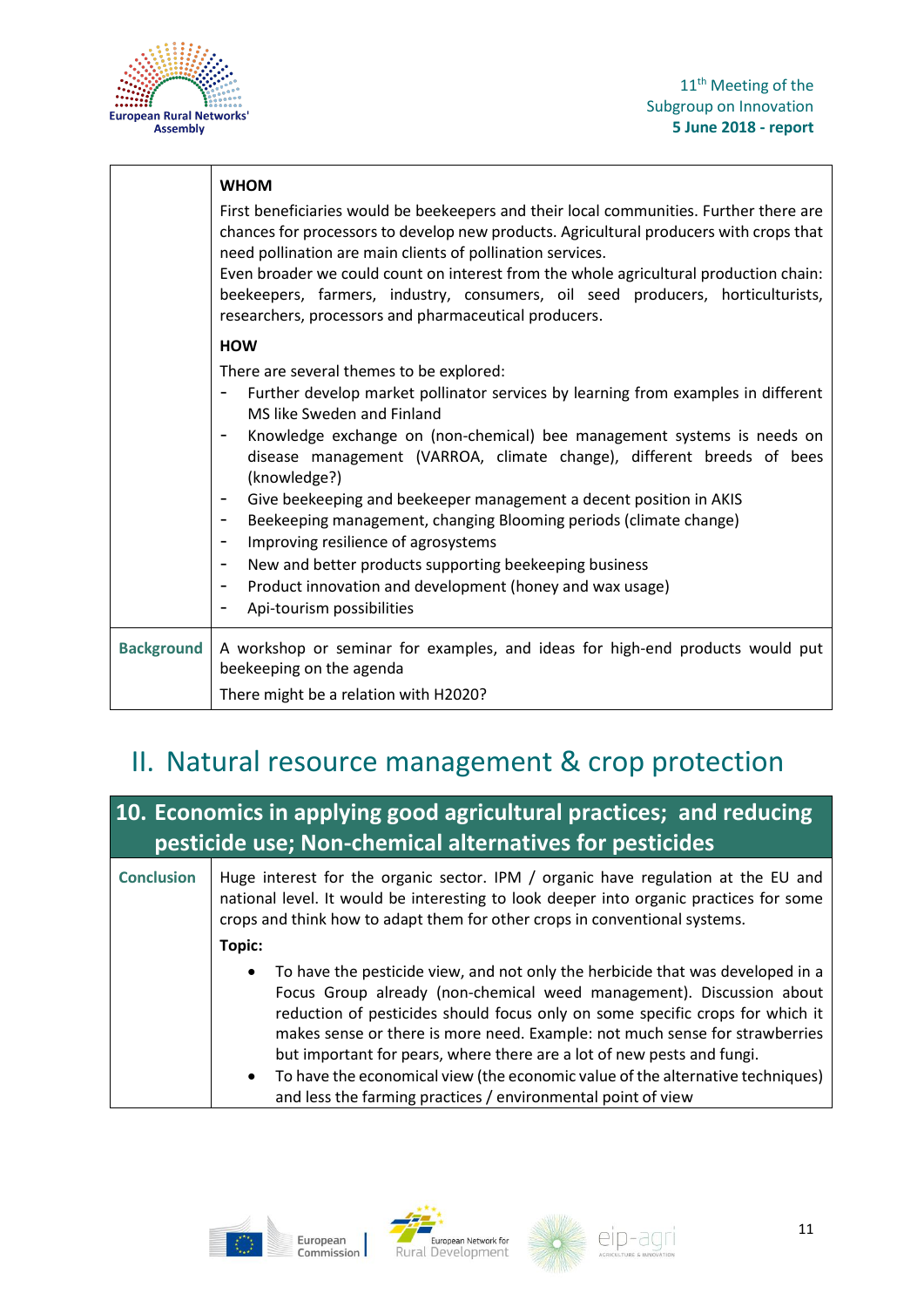

|                   | Farmers need help to think their farming system in a more long-term vision: to<br>rely more on agronomy (holistic approach) that could help to improve the soils<br>and resources in general.<br>It is not the question of ensuring the farmers income, but more to ensure a long-<br>term cash flow.                                                                                                                                                                                                                                                                                         |
|-------------------|-----------------------------------------------------------------------------------------------------------------------------------------------------------------------------------------------------------------------------------------------------------------------------------------------------------------------------------------------------------------------------------------------------------------------------------------------------------------------------------------------------------------------------------------------------------------------------------------------|
|                   | The idea would be to:                                                                                                                                                                                                                                                                                                                                                                                                                                                                                                                                                                         |
|                   | Approach: financial planning, new technologies, agricultural practices,<br>pesticides use (reduction), plant breeding<br>Have it in the context of climate change (new pests involved).<br>Link it with Agro-environmental measures (how to make incentives within the<br>$\bullet$<br>policy)<br>Would be interesting to get the feedback from OGs working on this.<br>Take stock of what exists already, and collecting info, proof and evidence about<br>"long-term systems" and the challenge is to bring the knowledge to the field,<br>apparently, no need to investigate more on this. |
|                   | Target would be:<br>farmers<br>advisory services, but be careful as they are sometimes more focused on the<br>technical point of view and sometimes less on the economical one. The topic<br>could also be reformulated as a tool for advisers.<br>training advisers (potential multipliers)                                                                                                                                                                                                                                                                                                  |
|                   | but also the consumers (society). In particular, are consumers ready to pay for<br>$\bullet$<br>more sustainable practices? (although this is seen rather as a research topic)                                                                                                                                                                                                                                                                                                                                                                                                                |
|                   | One group was not convinced by the fact that this topic should be the basis for an EIP<br>event, as it should be more a Research subject or a publication.                                                                                                                                                                                                                                                                                                                                                                                                                                    |
|                   | The long-term focus is also the point of view of the #14 linked to biodiversity: long-term<br>functionality of lands. The 2 topics might be linked maybe.                                                                                                                                                                                                                                                                                                                                                                                                                                     |
|                   | Activity could be a WS or a seminar.                                                                                                                                                                                                                                                                                                                                                                                                                                                                                                                                                          |
| <b>Background</b> |                                                                                                                                                                                                                                                                                                                                                                                                                                                                                                                                                                                               |

| 11. Changes in plant protection following neonicotinoid ban |                                                                                                                                                                                                  |  |
|-------------------------------------------------------------|--------------------------------------------------------------------------------------------------------------------------------------------------------------------------------------------------|--|
| <b>Conclusion</b>                                           | What are the alternatives for conventional farming as regards crop protection after the<br>ban on neonicotinoids?                                                                                |  |
|                                                             | This topic is more a research topic (or even to be taken at the political level) than a<br>subject for a Focus Group.                                                                            |  |
|                                                             | It would be relevant for sugar beet, as in the EU there is almost no organic sugar<br>production. It would be also important to widen it a bit, taking the point of crop rotation<br>in general. |  |
|                                                             | A lot of OGs in Romania are working on non-chemical alternatives. Maybe it would be<br>better to wait a bit for the results of those OGs, before organising a Focus Group.                       |  |





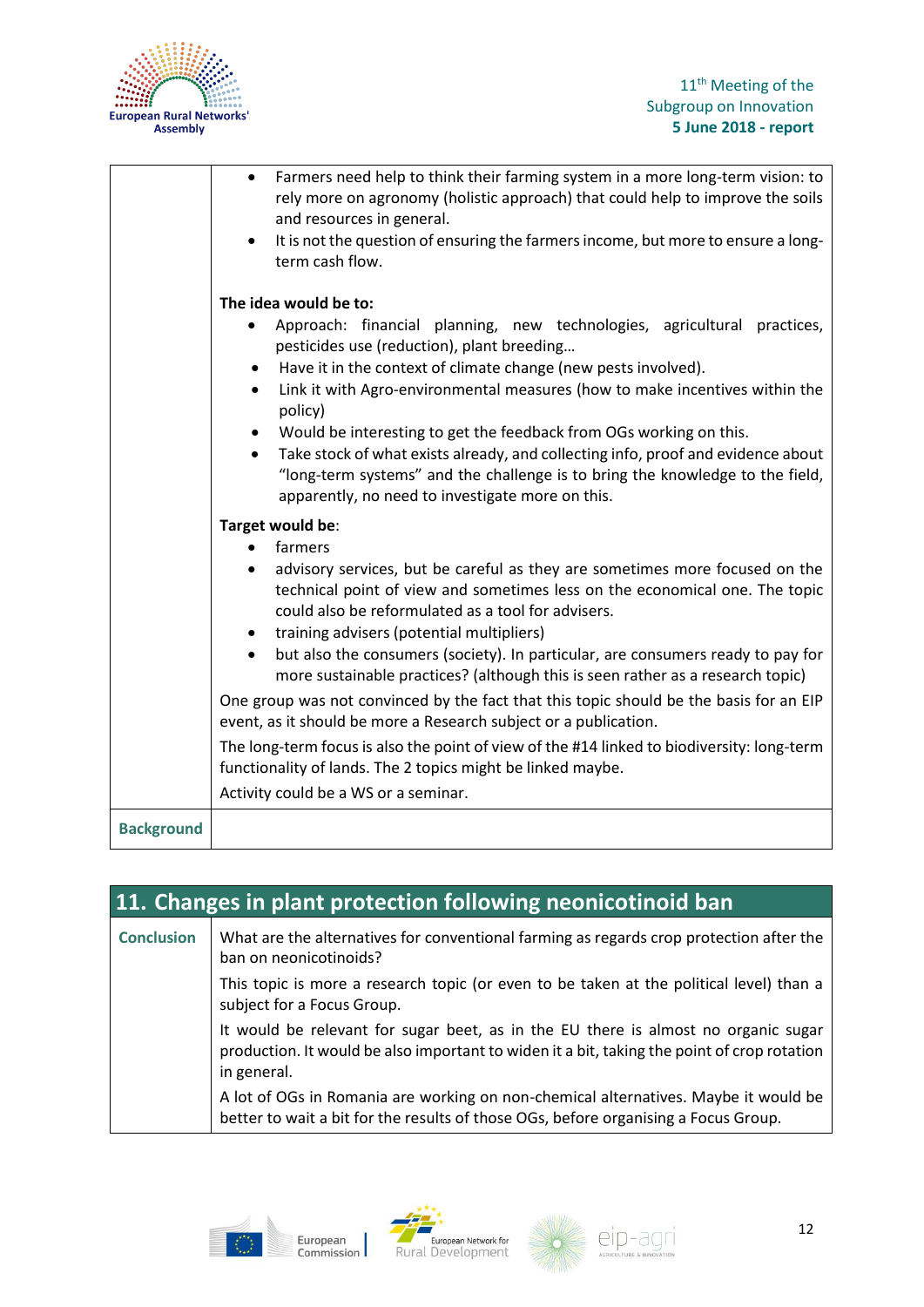

#### 11<sup>th</sup> Meeting of the Subgroup on Innovation **5 June 2018 - report**

|                   | Addressing only solutions after the neonicotinoid ban would be a bit narrow, but taking<br>the point of view of biodiversity would help: combining alternative crop protection<br>linked to integrated biodiversity on the farm. Following this, a proposal to merge #11<br>and #14 was formulated. |
|-------------------|-----------------------------------------------------------------------------------------------------------------------------------------------------------------------------------------------------------------------------------------------------------------------------------------------------|
|                   | But, in any case, it seems that there should be first a research level to work on this and<br>this was shared by all the groups. Then the link between #11 and #14 could be made.                                                                                                                   |
| <b>Background</b> |                                                                                                                                                                                                                                                                                                     |

#### **12. How to preserve agricultural soils from contamination / pollution by land-applied products/nutrients as part of the circular economy? Conclusion** How to prevent pollution of the land by applied products that come from waste management? Circularity: farm producing raw materials  $\rightarrow$  cities and industries transforming it  $\rightarrow$ recycling it  $\rightarrow$  to send it back to the farm. There is a need for the technical solutions to split the waste between bad and good nutrients in waste. There is a lot of technical knowledge involved. This is a question of what could be the negative aspects of waste and the concentration of pollutants that is used on lands, like heavy metals etc. The matter is not so much to improve research about this but more to put together the actors of the chain. The fact is that there are lots of clustered sectors working on that field: all actors are not working so much together. EIP / Multi-actor projects would be very interesting regarding that aspect. To enable to overcome barriers with an inter / transnational point of view and enhance knowledge transfer. Some participants suggest not to limit the issue to pollution of soil, but also of water. To complete the waste cycle having in mind the waste management regulation. In the wood sector, the use of wood trash for road construction is a problem as the regulation does not consider it as a potential resource. To have the link between farms / cities / industries of waste management. Maybe a need to narrow it to the recycling from urban use. Targets: • farmers, advisers, waste management companies, • cities (non-agricultural sector) Proposal to combine activities #12 and #13, since these could be the two faces of the waste cycle and the reuse of nutrients: #12 is about avoiding soil contamination (e.g. through heavy metals), while #13 would be about recycling nutrients from urban organic waste. It would take the form of a WS, which would build on the past FG on "nutrient recycling". **Background**





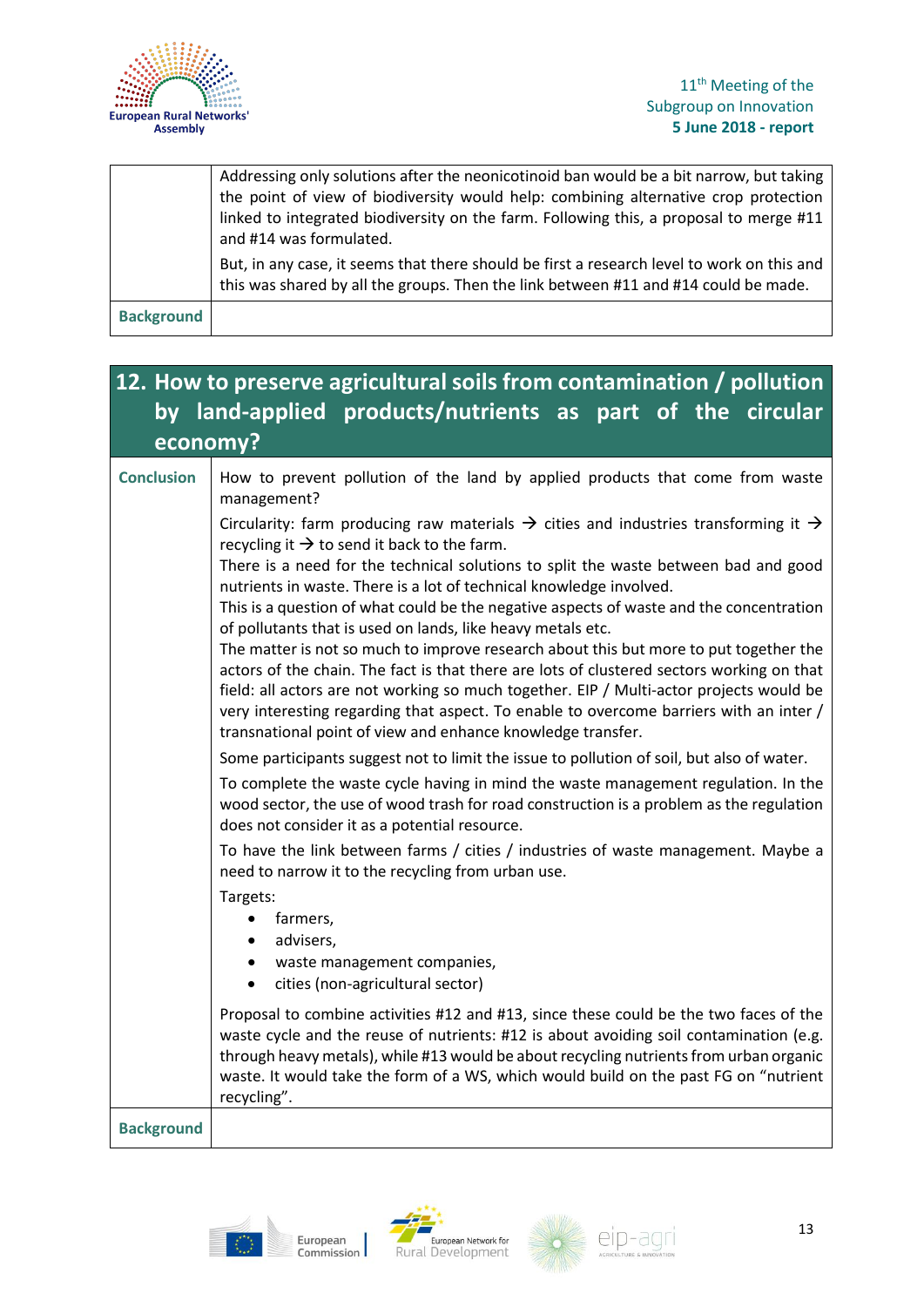

| 13. Recycling of only nutrients in mineral form (N, P, K) from urban<br>organic waste and manure |                                                                                                                                                                                                                                                                                                             |
|--------------------------------------------------------------------------------------------------|-------------------------------------------------------------------------------------------------------------------------------------------------------------------------------------------------------------------------------------------------------------------------------------------------------------|
| <b>Conclusion</b>                                                                                | Business itself should find the interest of it in a fluid economy. There is a specificity to<br>highlight urban waste there and link cities and farmers.<br>Proposal to merge topics 12 and 13 to make a broader topic: how to complete the circle<br>of food to keep minerals for the best use in farming? |
|                                                                                                  | To link cities and farm communities.<br>To take into account the waste management regulation as well (see #12)<br>Topic could be very interesting for phosphorus, which is a clear issue in a lot of Member<br>states, although issue is difficult to catch in a FG (rather for research project).          |
| <b>Background</b>                                                                                |                                                                                                                                                                                                                                                                                                             |

| 14. Nature-inclusive farming and making smart use of functional<br>biodiversity |                                                                                                                                                                                                                                                                                                                                                 |
|---------------------------------------------------------------------------------|-------------------------------------------------------------------------------------------------------------------------------------------------------------------------------------------------------------------------------------------------------------------------------------------------------------------------------------------------|
| <b>Conclusion</b>                                                               | What are the benefits of a functional biodiversity? To focus on the farm level. But<br>farmers are not that interested in that topic, it is too wide. There is also the question of<br>what is biodiversity and the opposition to farming in general. It will be already a first<br>challenge to show the interest and added value for farmers. |
|                                                                                 | It would be interesting to make the link with OG and H2020 projects working on this. It<br>makes sense to organise an event (WS or seminar) about it, such as the EIP ones, so to<br>have different countries addressing this point. Focus should be on dissemination of good<br>practices in this field.                                       |
|                                                                                 | Target group:<br>OGs<br>Thematic networks<br>LIFE projects<br>H2020 projects<br>farmers<br>advisers<br>policy makers                                                                                                                                                                                                                            |
|                                                                                 | Question for those farmers having practices linked with biodiversity: what is their<br>access to market, and how to advertise their products? A question could be how the<br>market could reward biodiversity in farming.                                                                                                                       |
| <b>Background</b>                                                               |                                                                                                                                                                                                                                                                                                                                                 |





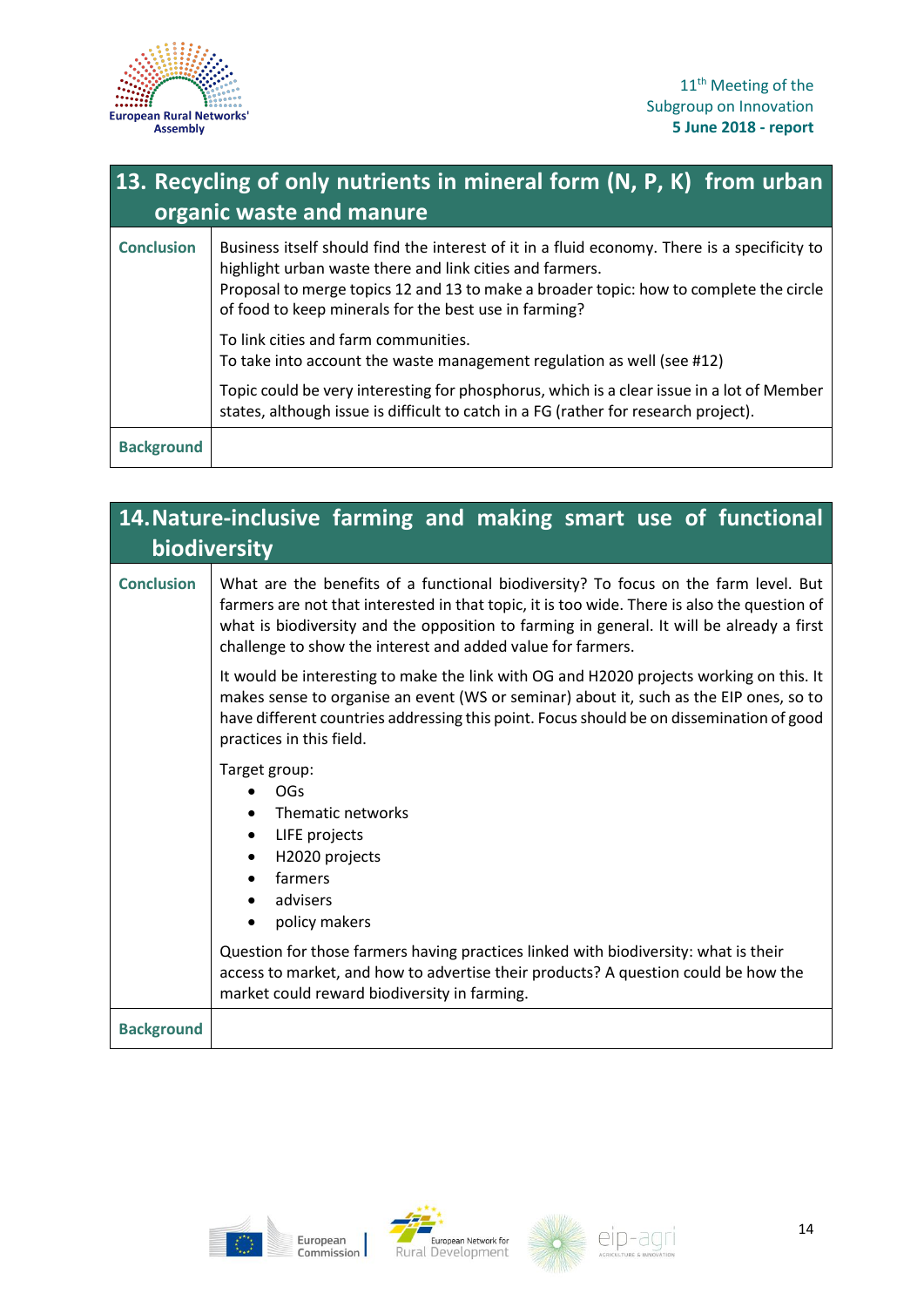

### III. Business models and digital transformation

### **15. New business models and digital solutions to enhance environmental performance (circular approach - including forestry and monitoring of agri-environmental schemes …)**

| <b>Conclusion</b> | It is important for farmers to valorise what they are already doing, things such as<br>environmentally friendly practices could help increase value of products and bridge the<br>communication gap with wider society. |
|-------------------|-------------------------------------------------------------------------------------------------------------------------------------------------------------------------------------------------------------------------|
|                   | Better waste management and a circular approach helps convincing consumers that<br>food deserves a better price. We need to redefine waste and build business models<br>around this subject.                            |
|                   | Creation of sustainability profiles for farms (linked to the two points above)                                                                                                                                          |
| <b>Background</b> |                                                                                                                                                                                                                         |

| 16. Skills development for the digital transition |                                                                                                                                                                                |
|---------------------------------------------------|--------------------------------------------------------------------------------------------------------------------------------------------------------------------------------|
| <b>Conclusion</b>                                 | Increase digital skills for farmers, advisers, rural area actors, SMEs in the agri-food<br>sector, end users, administration – how to implement a strong back office function? |
|                                                   | Set up and strengthen the organisation of these actions through AKIS plans and a strong<br>EU agenda for advisers and digitisation by:                                         |
|                                                   | Identifying digital skills and developing them<br>$\bullet$                                                                                                                    |
|                                                   | Providing advisers with skills to fulfil the digital demand<br>$\bullet$                                                                                                       |
|                                                   | Creating strong back-office systems<br>$\bullet$                                                                                                                               |
|                                                   | Implementing locally<br>$\bullet$                                                                                                                                              |
| <b>Background</b>                                 |                                                                                                                                                                                |

|                   | 17. The internet of things and its uptake and application in agriculture                                                                                            |
|-------------------|---------------------------------------------------------------------------------------------------------------------------------------------------------------------|
| <b>Conclusion</b> | Find those business models which benefit farmers: data selling, valorising<br>environmental benefits derived from the way they farm (can be measured with sensors). |
| <b>Background</b> |                                                                                                                                                                     |

| 18. Blockchain technology in improving rural businesses |                                                                                                                                                                                                                                                                                                                                          |  |
|---------------------------------------------------------|------------------------------------------------------------------------------------------------------------------------------------------------------------------------------------------------------------------------------------------------------------------------------------------------------------------------------------------|--|
| <b>Conclusion</b>                                       | Blockchain could be used to benefit farmers, business, customers and government by<br>enhanced security, speed of transaction, faster availability of money, unchangeable<br>data, traceability of products and inputs. It can also be used to simplify governance and<br>controls. To explore how it may be applied in farm management. |  |
| <b>Background</b>                                       |                                                                                                                                                                                                                                                                                                                                          |  |





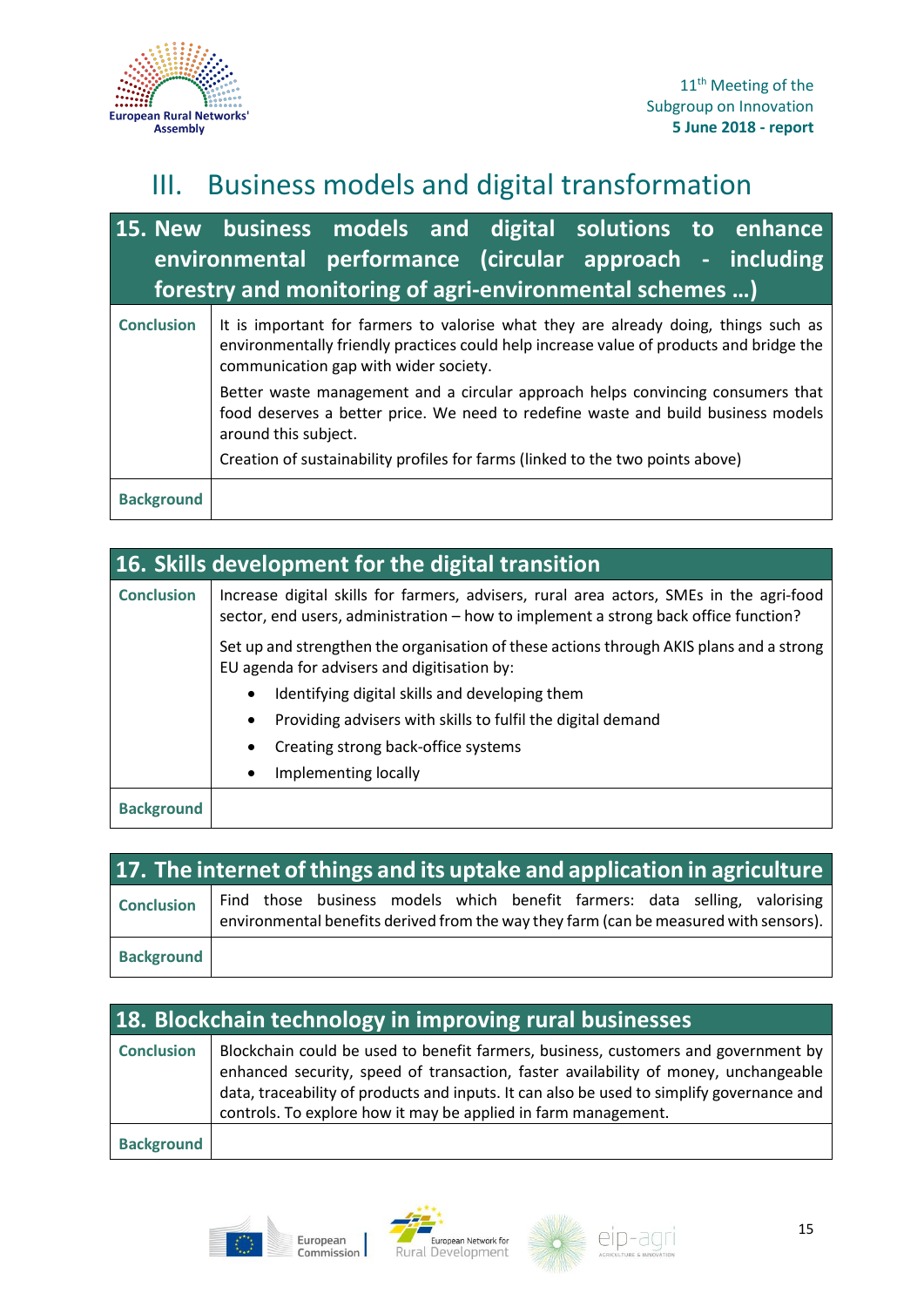

| 19. Innovative solutions for small farms, and access of small farms to<br>new technologies |                                                                                                                                                                                                                                                                                                                                                                                                                                                             |  |
|--------------------------------------------------------------------------------------------|-------------------------------------------------------------------------------------------------------------------------------------------------------------------------------------------------------------------------------------------------------------------------------------------------------------------------------------------------------------------------------------------------------------------------------------------------------------|--|
| <b>Conclusion</b>                                                                          | A large majority of Sol members considered this topic interesting for different reasons:                                                                                                                                                                                                                                                                                                                                                                    |  |
|                                                                                            | Access to new technologies by small farms is more difficult because of cost,<br>٠<br>technologies not adapted to small sizes, poorer digital infrastructure in remote<br>areas where many small farms are located                                                                                                                                                                                                                                           |  |
|                                                                                            | Small farms can be innovation leaders (but it was mentioned that only 2% of small<br>٠<br>farms in Poland declared that they are interested in innovation)                                                                                                                                                                                                                                                                                                  |  |
|                                                                                            | There is an East-West digital divide and small farms are concentrated in some<br>٠<br>Eastern European areas                                                                                                                                                                                                                                                                                                                                                |  |
|                                                                                            | Importance of small farms for lively rural areas and "risk of extinction" in some areas<br>$\bullet$<br>(e.g. in Lithuania where 3% of farmers own 50% of land - inverse trend in other<br>areas like NL where average farm size is decreasing)                                                                                                                                                                                                             |  |
| <b>Background</b>                                                                          | Issues to be addressed based on the discussion:<br>Marketing potential and short supply chain<br>Acceptance of new technologies and benefits that can derive from it<br>Social innovation aspects<br>Cooperation between small farms - big farms<br>Consider also agro-forestry farms<br>How to upscale the results of EIP projects and make them available to small farms?<br>Check overlap with H2020 project on similar topic (Evora University leading) |  |

### **20. Future family farm business models and What does the farmer of the future look like? What support is needed?**

**Conclusion** A majority of SoI members considered this topic interesting and suggested to merge it with topic 19 "Innovative solutions for small farms" Reasons for addressing this topic: a) Current business models do not work or will not be able to cope with ongoing challenges; b) There is a better cope with multifunctionality on the farm: how can the different activity strands be best combined? c) digital transformation involves challenges and opportunities for farmers The digital transformation, A.I. and other global trends (e.g. changes in land ownership with increased importance of investors from  $3<sup>rd</sup>$  countries) are likely to have huge impacts on how agricultural businesses are structured  $-$  e.g.: will the farmer of the future need to own/use a tractor? How will labour be organised? Farm transmission is more and more an issue and new entrants face many difficulties; investments are too costly for the average farmer.





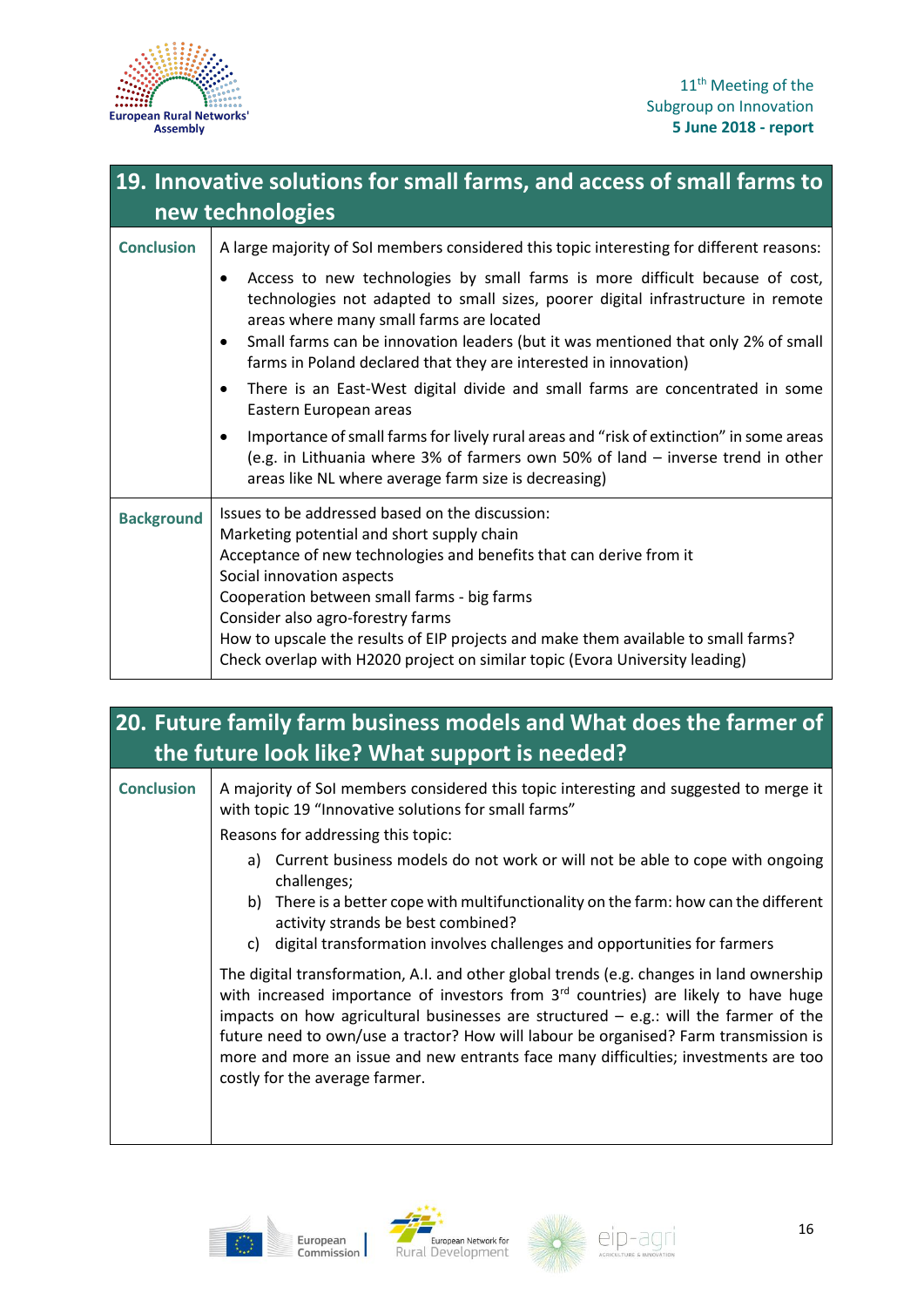

| Background   Important issues to be addressed:                                  |
|---------------------------------------------------------------------------------|
| Development of digital hubs                                                     |
| New forms of cooperation - collective ownership services                        |
| New possible income sources, e.g. from the use of the data owned by the farmers |
|                                                                                 |

### **21. Digitisation tools to improve forest management Conclusion** Considered important by a few SoI members.

| <b>Conclusion</b> | Considered important by a few Sof members.                                                                                                  |
|-------------------|---------------------------------------------------------------------------------------------------------------------------------------------|
|                   | Forest sector lacks innovation funding<br>$\bullet$                                                                                         |
|                   | Digital tools likely to have a big impact because of large number of small forest<br>$\bullet$                                              |
|                   | owners                                                                                                                                      |
|                   | • Can help dealing with climate change challenges, e.g. through weather<br>monitoring sensors and to deal with new pests (e.g. bark beetle) |
|                   | Important for non-professional foresters and for agroforesters                                                                              |
| <b>Background</b> |                                                                                                                                             |

### **22. Cooperation with industry to build resilience and ability to cope with adverse weather events linked to climate change**

| <b>Conclusion</b> | Extreme weather events are more and more frequent and new tools are needed to<br>address these risks.<br>Need for both horizontal cooperation among farmers and for vertical cooperation with<br>other industrial sectors along the chain (example of green tomatoes because of<br>abnormal weather conditions in PT: cooperation with industry for new industrial<br>structures)<br>Explore risk management by farming type, e.g. organic, Integrated pest management,<br>etc.<br>In general Sol members considered this topic interesting, maybe not mature enough at |
|-------------------|-------------------------------------------------------------------------------------------------------------------------------------------------------------------------------------------------------------------------------------------------------------------------------------------------------------------------------------------------------------------------------------------------------------------------------------------------------------------------------------------------------------------------------------------------------------------------|
|                   | this stage.                                                                                                                                                                                                                                                                                                                                                                                                                                                                                                                                                             |
| <b>Background</b> |                                                                                                                                                                                                                                                                                                                                                                                                                                                                                                                                                                         |







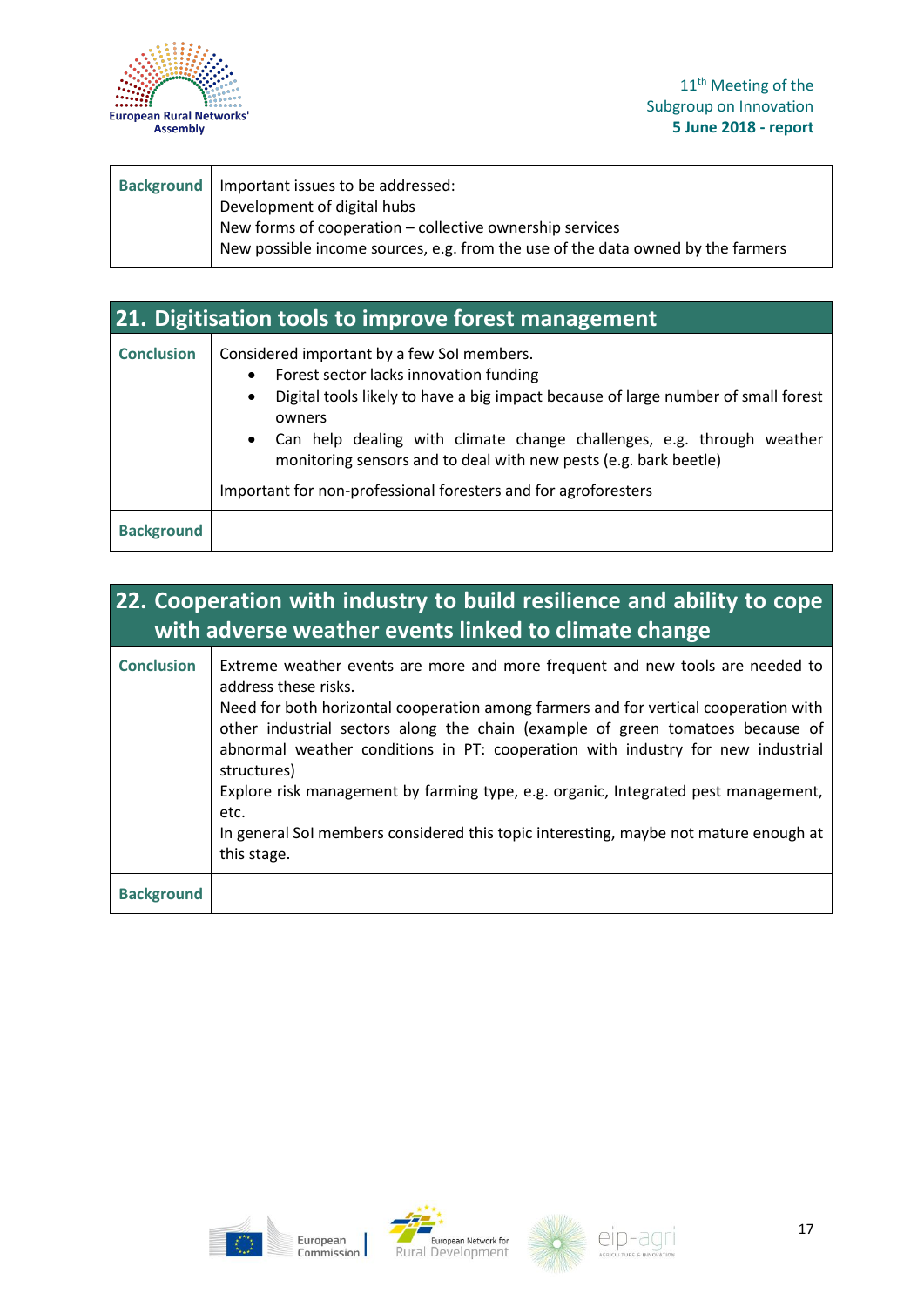

### IV. Innovation networking and capacity building

| 23. Boosting/networking/exchange on Operational Groups<br>on<br>specific themes like soils, forestry, Mediterranean orchards |                                                                                                                                                                                                                                                                                                                                                                                                                                                                  |  |
|------------------------------------------------------------------------------------------------------------------------------|------------------------------------------------------------------------------------------------------------------------------------------------------------------------------------------------------------------------------------------------------------------------------------------------------------------------------------------------------------------------------------------------------------------------------------------------------------------|--|
| <b>Conclusion</b>                                                                                                            | Important to have activities that further support thematic networking of OGs at EU level,<br>while taking in consideration the regional relevance of each particular topic.                                                                                                                                                                                                                                                                                      |  |
| <b>Background</b>                                                                                                            | Important to organise events that are thematic, as well as considering the regional<br>relevance of specific topics (regional clustering considering regions such as Baltic Sea,<br>Northern Europe, etc.).                                                                                                                                                                                                                                                      |  |
|                                                                                                                              | Concrete examples presented were an event focusing on Mediterranean orchards<br>(olive, citrus, etc.) and a FG on pests and diseases of citrus sector (lemon, orange,<br>bergamot, etc.).                                                                                                                                                                                                                                                                        |  |
|                                                                                                                              | These can be organised both at EU level but also at national /regional level. Organising<br>them at EU level creates further opportunities for creating synergies and supporting<br>projects' networking / knowledge exchange. Cross-border exchange and cooperation is<br>extremely important. Themes can be determined by the number of OGs focusing on a<br>specific topic. In addition, NRNs can run surveys among their stakeholders and suggest<br>themes. |  |
|                                                                                                                              | EU database can support this type of activity, facilitating the clustering, but it needs<br>further awareness.                                                                                                                                                                                                                                                                                                                                                   |  |

|                   | 24. Cross-border inspiration from other sectors                                                                                                                                                                                                                                                                                                                                                                                                                                                                                                                                                                   |  |
|-------------------|-------------------------------------------------------------------------------------------------------------------------------------------------------------------------------------------------------------------------------------------------------------------------------------------------------------------------------------------------------------------------------------------------------------------------------------------------------------------------------------------------------------------------------------------------------------------------------------------------------------------|--|
| <b>Conclusion</b> | Inspiration from other sectors and /or regions (cross-fertilisation) should be a cross-<br>cutting approach to all activities.                                                                                                                                                                                                                                                                                                                                                                                                                                                                                    |  |
| <b>Background</b> | Cross-fertilisation, looking at problems with a different 'eye' is most effective. "Thinking<br>out of the box" is relevant in varied circumstances, either when starting an OG project<br>or organising an event. This relates to involving experts from the most diverse sectors<br>but also people from different regions / countries (cross-border approach). Inspiration<br>from other sectors brings a 'new look' and new tools. Interdisciplinarity is a great source<br>of innovation / innovative solutions (e.g. farmers working with designers or doctors).<br>Example from Sweden: 'Innovation Race'. |  |
|                   | Some OGs are working quite traditionally in this respect, quite 'closed' in their own<br>universe.                                                                                                                                                                                                                                                                                                                                                                                                                                                                                                                |  |
|                   | Creativity tools can bring innovation forward.                                                                                                                                                                                                                                                                                                                                                                                                                                                                                                                                                                    |  |
|                   | Some themes are cross-sector by their own nature, such as value chains or bioeconomy.                                                                                                                                                                                                                                                                                                                                                                                                                                                                                                                             |  |
|                   | In order to have such an open innovation, EU framework needs to support this<br>approach.                                                                                                                                                                                                                                                                                                                                                                                                                                                                                                                         |  |





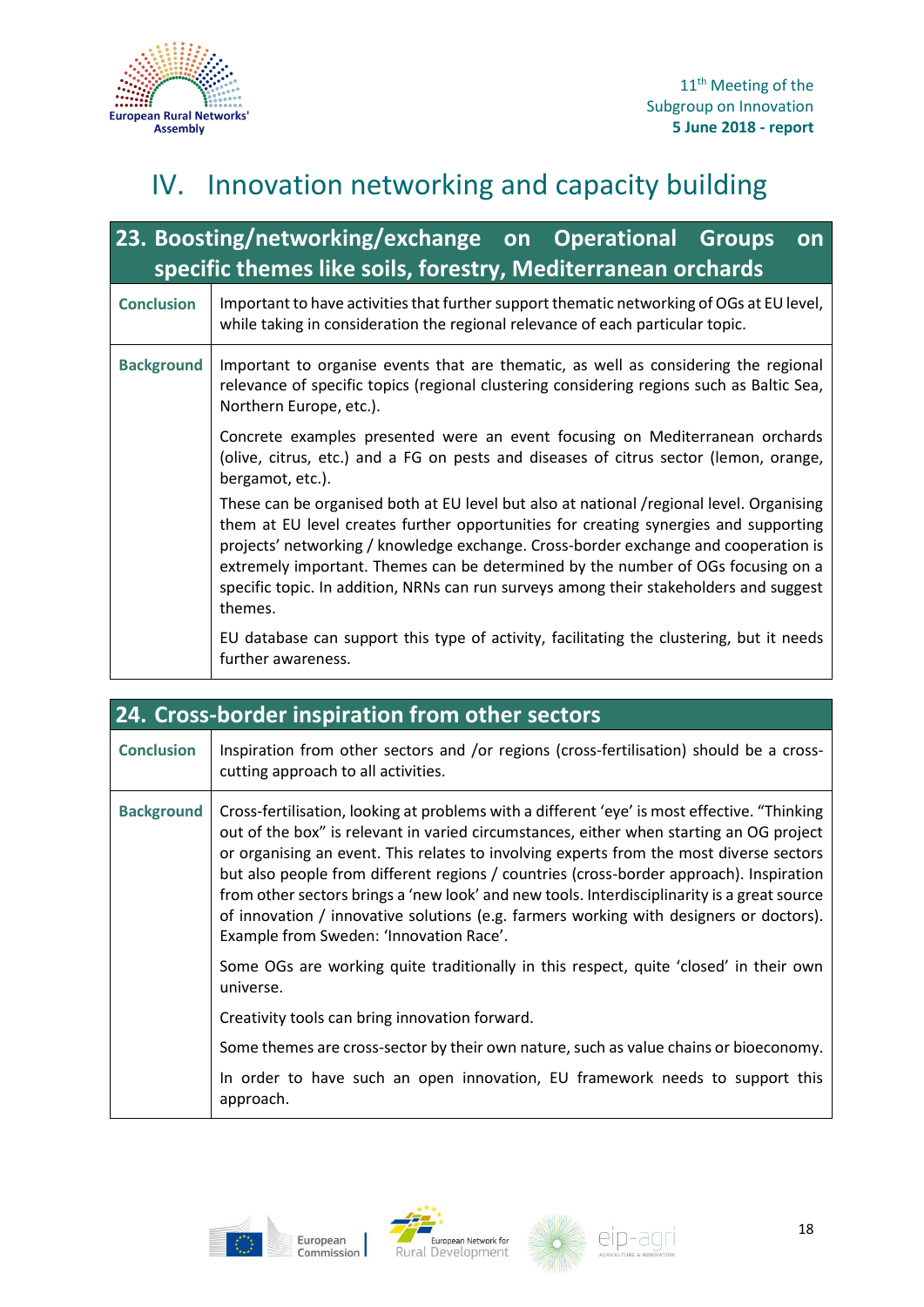

| 25. EIP-AGRI Operational Group management and performance |                                                                                                                                                                                                                                                                                                                                                                                                                                             |  |
|-----------------------------------------------------------|---------------------------------------------------------------------------------------------------------------------------------------------------------------------------------------------------------------------------------------------------------------------------------------------------------------------------------------------------------------------------------------------------------------------------------------------|--|
| <b>Conclusion</b>                                         | Organise an event focusing on the evaluation of OG projects which should include topics<br>such as specificities in OGs' evaluation, common practices (or 'standardisation') of<br>methods to evaluate OGs, and dissemination of OGs results                                                                                                                                                                                                |  |
| <b>Background</b>                                         | Evaluate the performance of OGs can't be done in a classical manner, it needs to take in<br>consideration the specificity of this kind of projects, it needs the right type of indicators,<br>the right way of reporting and should look at processes. Issues such as how to evaluate<br>the benefit of an OG project or what is a good practice are difficult to determine. But<br>it's also good for evaluators to 'standardise' methods. |  |
|                                                           | This topic is very relevant for MAs, PAs and NRNs, suggestion is to organise an event.                                                                                                                                                                                                                                                                                                                                                      |  |
|                                                           | It's very important to exchange experiences and identify common bottlenecks that have<br>been overcome.                                                                                                                                                                                                                                                                                                                                     |  |
|                                                           | One important aspect to take in consideration in the performance of OGs is how they<br>are communicating about their results: are they doing enough? What are the necessary<br>means? What is enough?                                                                                                                                                                                                                                       |  |
|                                                           | Example that was mentioned: in PT, OGs need to deliver a yearly report and participate<br>in an yearly public event where they present their progress.                                                                                                                                                                                                                                                                                      |  |
|                                                           | How to disseminate results to practice? In Slovenia, they are considering the possibility<br>of involving public advisory services in this.                                                                                                                                                                                                                                                                                                 |  |

| 26. Future of EU innovation funding and networking in MS and EU |                                                                                                                                                                                                                                                                                                                                                                                                                                                        |  |
|-----------------------------------------------------------------|--------------------------------------------------------------------------------------------------------------------------------------------------------------------------------------------------------------------------------------------------------------------------------------------------------------------------------------------------------------------------------------------------------------------------------------------------------|--|
| <b>Conclusion</b>                                               | There's clear need for simplification and modernisation in EIP implementation, thus<br>sharing experiences in this matter is a real need.                                                                                                                                                                                                                                                                                                              |  |
| <b>Background</b>                                               | Some organisations involved in OG projects are satisfied, others frustrated. Main<br>reasons are related to the existing high level of bureaucracy and to the long time needed<br>for the reimbursement of expenditures (thus liquidity becomes an issue). There is need<br>for further simplification and modernisation. Current situation promotes the<br>participation of certain type of partners and gives little changes to small organisations. |  |
|                                                                 | Suggestion is to organise an event on simplification (current programming period and<br>future CAP) and involving EU court of auditors. It is of upmost relevance to learn from<br>each other's experiences. Simplification is good for MAs (facilitates implementation),<br>for farmers (becomes easier to understand) and for evaluators (the outputs are clearer).                                                                                  |  |
|                                                                 | The possibility of having pre-financing of costs would be of great value. In Romania this<br>is possible, under certain conditions and as long as they have investment.                                                                                                                                                                                                                                                                                |  |
|                                                                 | The strength of the partnership to face such challenges can be taken in consideration<br>during the evaluation of the applications for funding: via selection criteria and<br>depending on the selection committee. Exchange of experiences on this matter would<br>be valued.                                                                                                                                                                         |  |